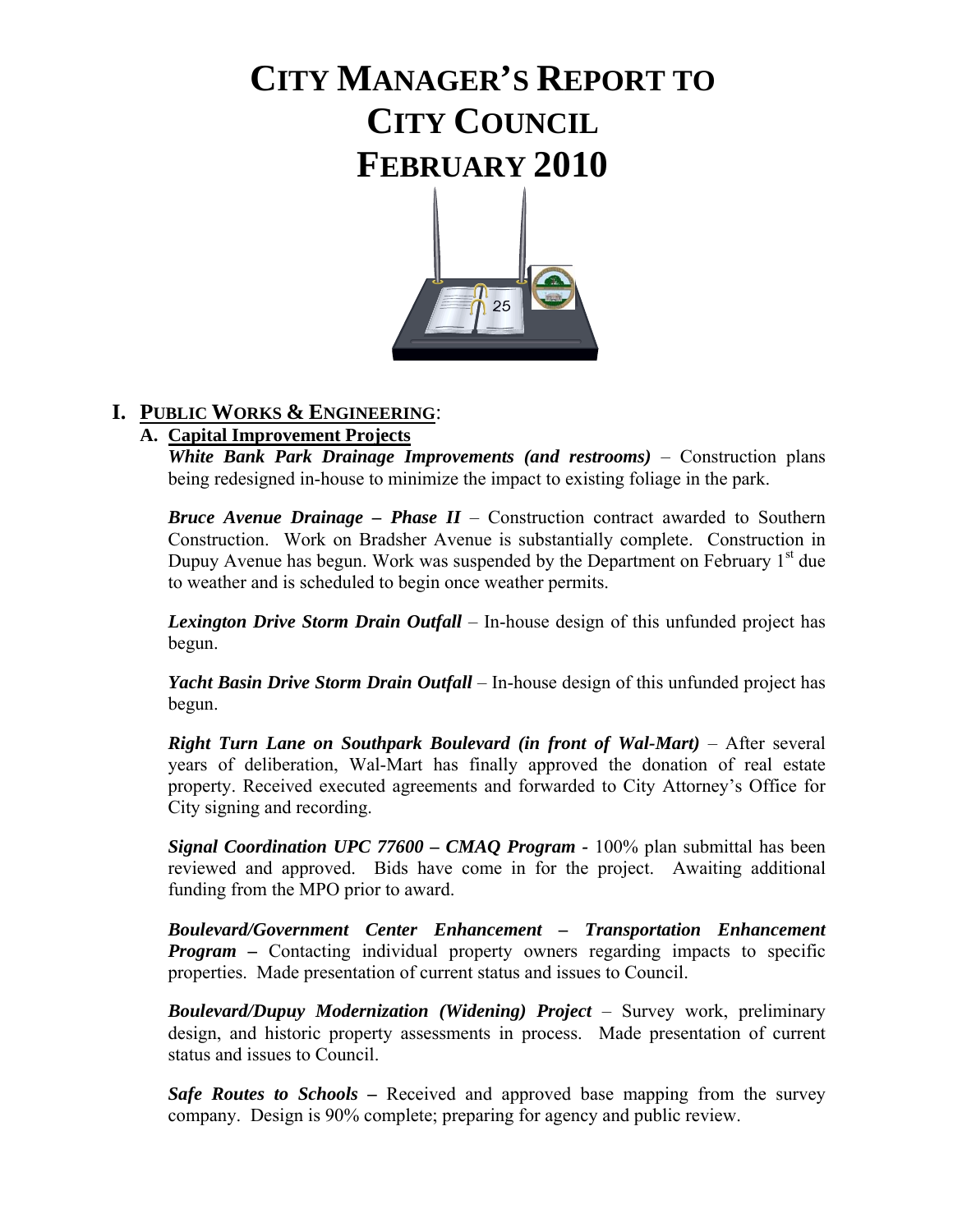### **I. PUBLIC WORKS & ENGINEERING** (CONTINUED):

### **A. Capital Improvement Projects** (Continued)

*American Reinvestment and Recovery Act (ARRA) Resurfacing –* Advertised 100% federal share project to full-width resurface a section of Southpark Blvd and a partialwidth section of Dimmock Parkway. Currently out for advertisement, bids are due March 3, 2010.

*Dimmock Parkway-Jennick Drive Traffic Signal* – reviewing proposal received from Kimley-Horn consultants to develop scope of design and construction of a multi-phase, actuated traffic signal.

*Carroll Avenue Sanitary Sewer Replacement* – Within 1 year maintenance period.

*Hrouda Pump Station Upgrades* – 100% plan submittal has been received and approved.

### **B. Economic Development Projects** (under construction)

*Dunlop House Assisted Living, Phase II* – End of one-year maintenance inspection has been completed. Letter being sent to developer regarding punch list items.

*Landmark Realty*– End of one-year maintenance inspection has been completed. Letter being sent to developer regarding punch list items.

*Gill's Point Section 9 – The site has been stabilized for the winter. Erosion and* Sediment control measures are being maintained.

*American Family Fitness Parking Lot Expansion* – Site work to install fill material and extend the slope on the existing BMP pond is in-progress. Erosion and Sediment Control measures are being maintained.

### **C. Economic Development Projects** (under review)

*Temple Ave. Associates Subdivision -* Parcel located north of the intersection of Temple Avenue and Charles Dimmock Parkway. Parcel is to be divided into three lots. Engineer is revising subdivision plat. Awaiting receipt of plat for review and approval.

*Southlake III -* This project consists of constructing two office buildings at the former "Haydt Maintenance Shop" on E. Roslyn Rd. Updated plans have been reviewed and comments forwarded for further revisions.

*Old Town Creek Center (formerly A.B. Cook Farm Phase I)* – This project consists of constructing two general retail single story buildings. Preliminary plan of development has received Planning Commission approval (pending engineering requirements). Construction plans have been reviewed and comments are being forwarded for revisions.

*American Family Fitness Building Expansion –* Updated plans have been reviewed and comments are to be forwarded for further revisions.

### *Right-of-way Permits:*

- Issued one (1) permits
- Closed out 0 permits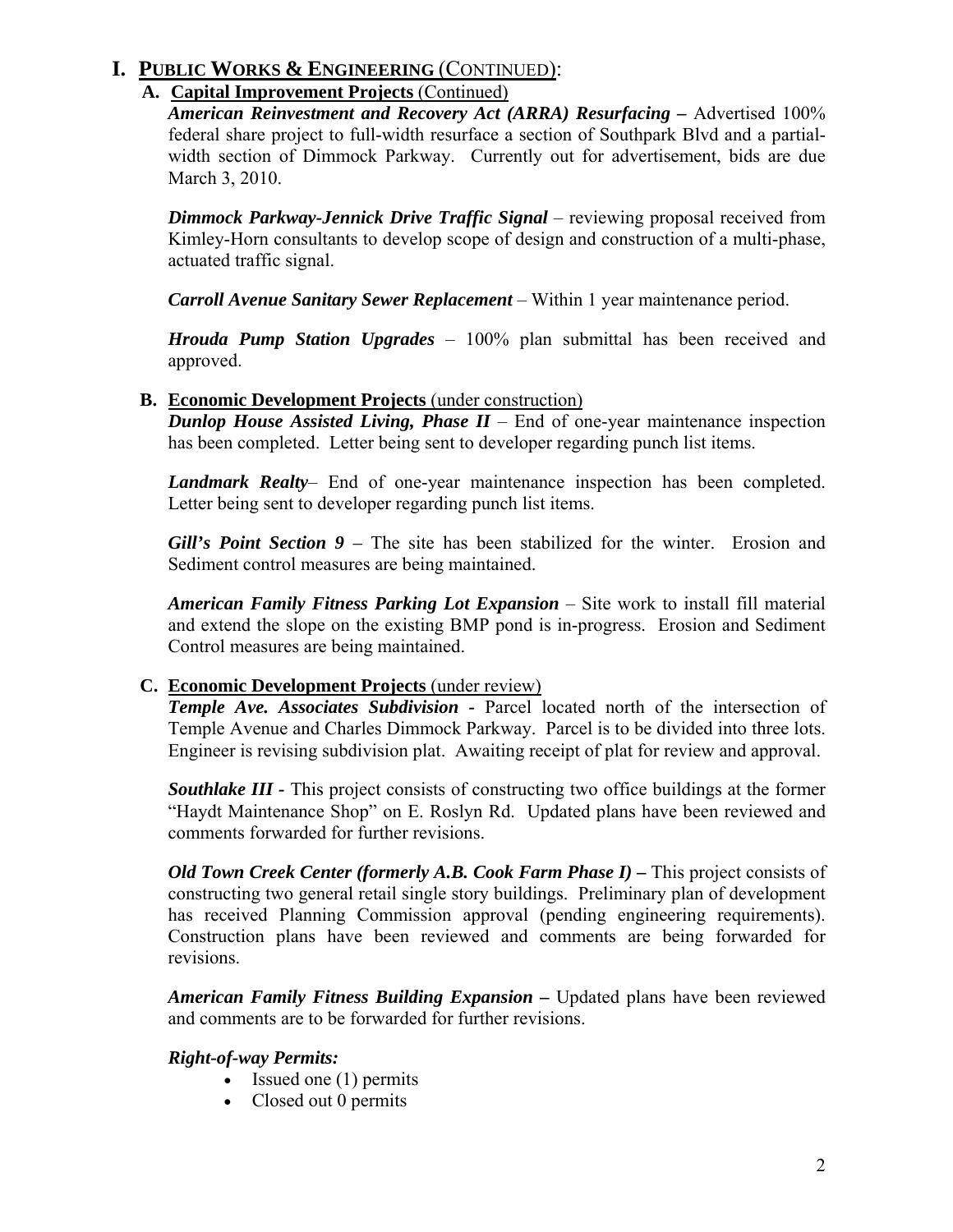### **II. PLANNING & COMMUNITY DEVELOPMENT:**

- 1. One (1) fence permit issued.
- 2. Five (5) sign permits issued:
	- $\approx$  Norris Jones 3701 Boulevard
	- $\approx$  Old Town Creek Townhouse 111 Newcastle Drive
	- $\approx$  Plato's Closet 180 Southgate Square
	- $\approx$  Martin's Food & Drug 3107 Boulevard
	- $\approx$  The Flamming Pit 2231 Boulevard
- 3. Neighborhood Revitalization:

#### **a. February Activities:**

#### Completed

- $\approx$  Heating Repair \$500
- Water Line \$900/water heater replacement \$700/floor repair \$560

#### Underway

 $\forall$  N/A

#### Out for bid

- $\approx$  21 projects
- $\approx$  20 project bids returned
- $\approx$  13 bids awarded for \$24,000 in contracts

#### **b. 2008-09 CDBG Stimulus Grant - \$23,510**

 $\approx$  \$23,510 committed to Citywide emergency repair activities.

#### **c. 2009-2010 CDBG Home Repair Grant - \$87,560**

- $\approx$  \$70,000 committed to emergency repair projects.
- $\mathcal{R}$  Funding agreements issued to 21 grantees.
- $\approx$  Bids for 21 funded activities due February 17<sup>th</sup>.

#### **d. Violet Bank District Inspections Schedule:**

| <b>Section 1</b> | <b>Inspected</b> | 11/03/2009 | 2 citations          |
|------------------|------------------|------------|----------------------|
| <b>Section 2</b> | <b>Inspected</b> | 11/16/2009 | <b>No violations</b> |
| <b>Section 3</b> | <b>Inspected</b> | 12/01/2009 | <b>No violations</b> |
| <b>Section 4</b> | <b>Scheduled</b> | 01/05/2010 | 1 violation          |

### **e. Rental Inspection Program:**

| Item                        | <b>Month</b> |  |
|-----------------------------|--------------|--|
|                             |              |  |
| <b>TOTAL UNITS</b>          |              |  |
| <b>REGESTERED</b>           | ი            |  |
| # of Dwellings registered   | ი            |  |
| # of Multi-family Dwellings | ი            |  |
| # of Apts registered        | Ω            |  |
|                             |              |  |
| TOTAL UNITS INSPECTED       |              |  |
| Dwellings inspected         | በ            |  |
| Multi-family dwellings      | N            |  |
| Apts to be inspected        |              |  |
| 10%)                        |              |  |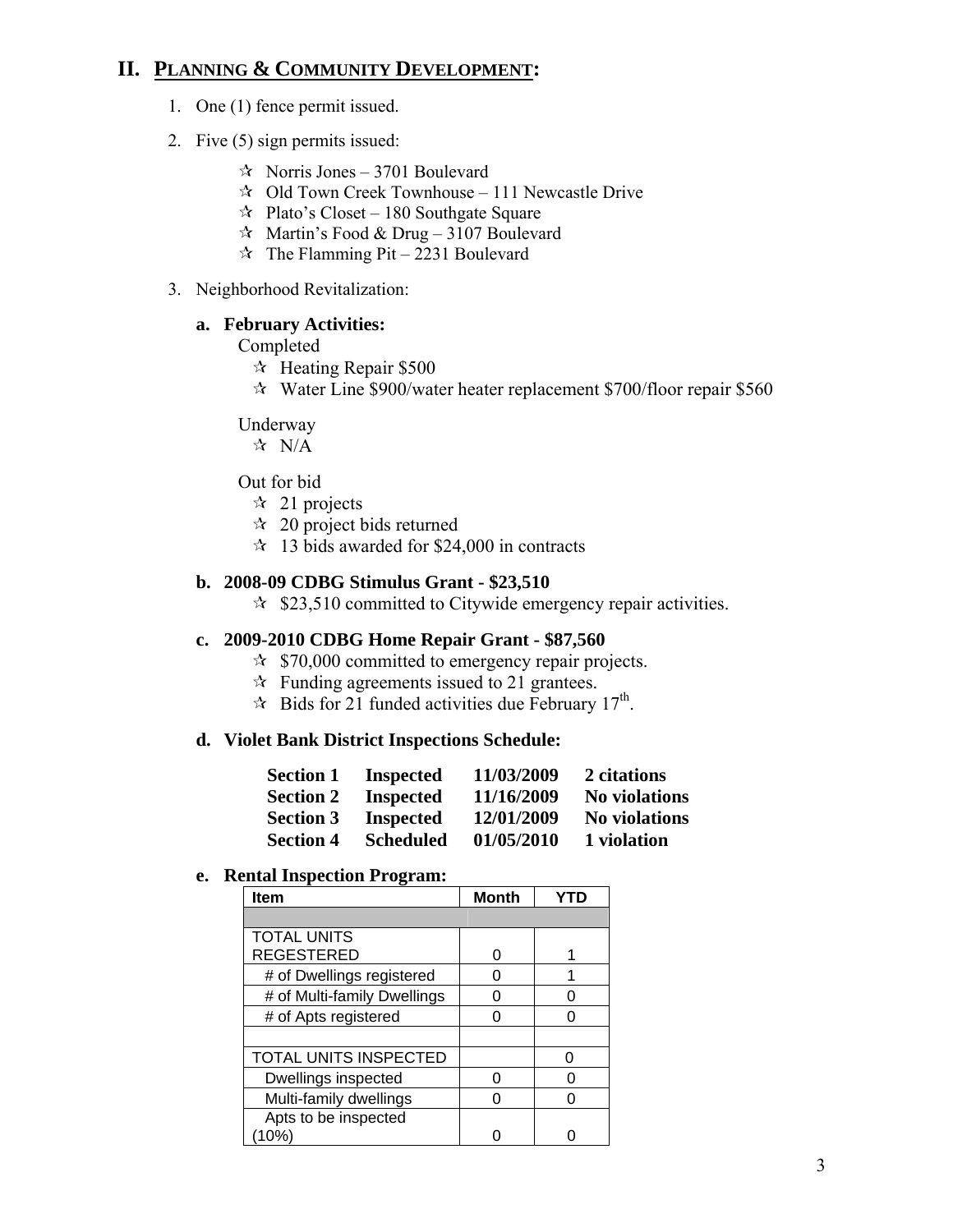### **II. PLANNING & COMMUNITY DEVELOPMENT** (CONTINUED)**:**

| <b>Item</b>                        | <b>Month</b>   | <b>YTD</b>     |
|------------------------------------|----------------|----------------|
|                                    |                |                |
| Total # of Properties Sold         | 0              | 0              |
|                                    |                |                |
| <b>Failure to Register Letters</b> | 0              | 0              |
| <b>Answers Received</b>            | 0              | 0              |
| First Inspections made             | 0              | 0              |
| Passed                             | $\overline{0}$ | $\overline{0}$ |
| Failed                             | 0              | 0              |
|                                    |                |                |
| Second Inspection                  | 0              | 45             |
| Passed                             | 0              | 45             |
| Failed                             | 0              | 0              |
|                                    |                |                |
| Third Inspection                   | 0              | 0              |
| Passed                             | 0              | 0              |
| Failed                             | $\overline{0}$ | 0              |
|                                    |                |                |
| <b>Additional Inspections</b>      | 33             | 33             |
| Passed                             | 0              | 0              |
| Failed                             | 33             | 33             |
|                                    |                |                |
| Failure to schedule                | 0              | 0              |
| by owners                          |                |                |
|                                    |                |                |
| <b>Total Fees Collected</b>        |                | \$0            |
| Reinspection                       | 0              | \$0            |
| Late Registration                  | 0              | \$0            |
|                                    |                |                |
| 4 year Certificates Issued         |                |                |
| <b>Dwellings</b>                   | 0              | 128            |
|                                    |                |                |
| Apartments                         | 0              | 4              |
| (no of units certified)            | 0              | 74             |

### **e. Rental Inspection Program** (Continued)**:**

### 4. Zoning/ Property Maintenance complaints investigated:

### **a. Property Maintenance**

| a. 110 percy maintenance |       |     |
|--------------------------|-------|-----|
|                          | Month | YTD |
| Total inspections        | 9     | 21  |
| Violations               | 8     | 20  |
| Violations resolved      |       |     |
| b. Zoning                |       |     |
|                          | Month | YTD |
| Total inspections        |       | 11  |
| Violations               | 5     | 11  |
| Violations resolved      |       | 2   |
| c. Building Code         |       |     |
|                          | Month | YTD |
| Total inspections        |       |     |
| Violations               |       |     |
| Violations resolved      |       |     |
|                          |       |     |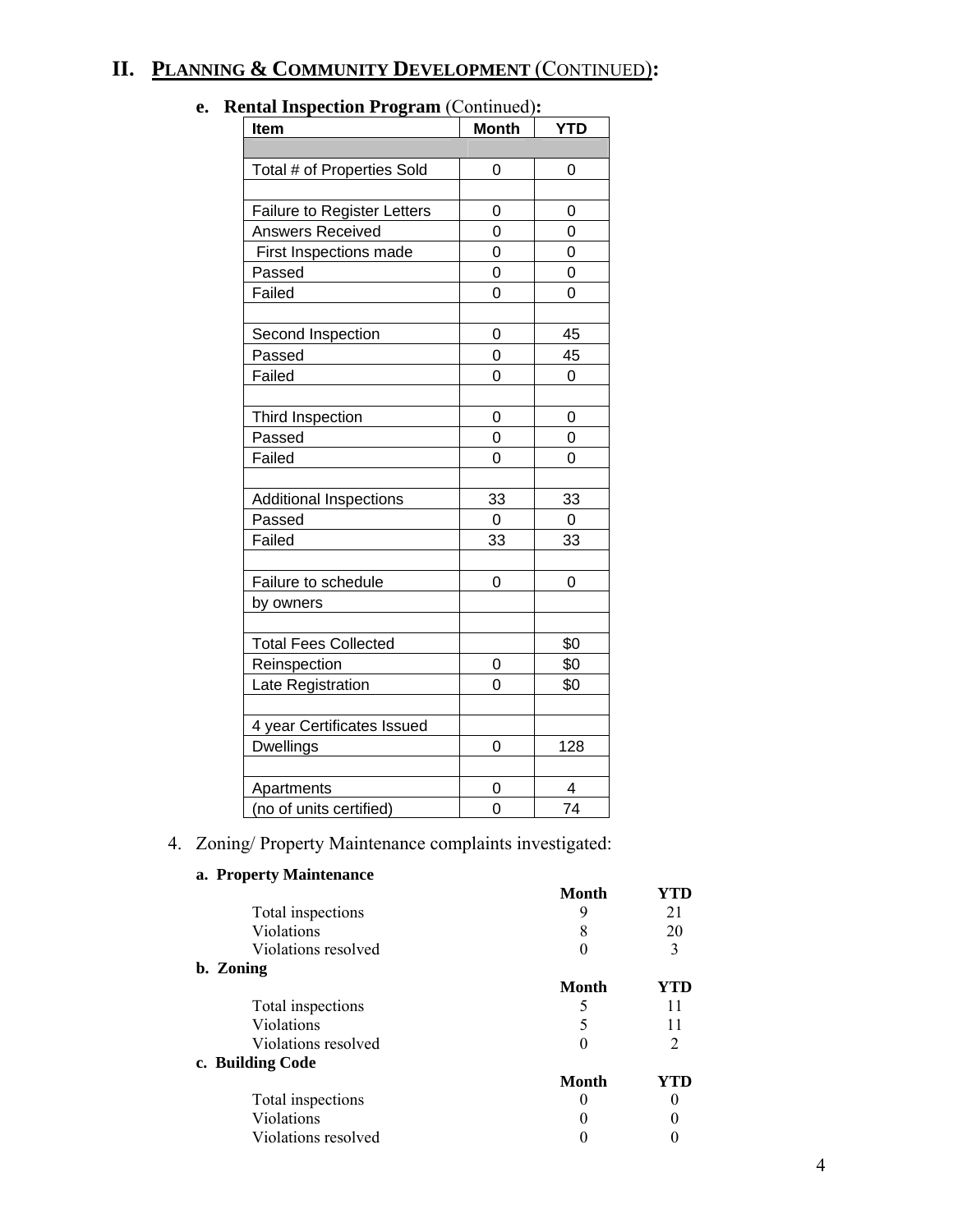### **II. PLANNING & COMMUNITY DEVELOPMENT** (CONTINUED)**:**

#### 4. Zoning/ Property Maintenance complaints investigated (Continued): **d. House Number Violations**

| <b>Month</b>   | YTD              |
|----------------|------------------|
| $\overline{0}$ | 1                |
| $\theta$       | 1                |
| $\theta$       | $\overline{0}$   |
| 1              | 1                |
| $\Omega$       | 0                |
| $\theta$       | 1                |
| $\overline{0}$ | 1                |
|                |                  |
| <b>Month</b>   | YTD              |
| $\theta$       | 2                |
| $\theta$       | $\boldsymbol{0}$ |
| $\theta$       | $\theta$         |
|                |                  |
| <b>Month</b>   | YTD              |
| 16             | 36               |
| 15             | 32               |
| $\theta$       | 5                |
|                |                  |
| <b>Month</b>   | YTD              |
| 0              | 0                |
| $\theta$       | $\theta$         |
| $\overline{0}$ | $\boldsymbol{0}$ |
|                |                  |
| <b>Month</b>   | YTD              |
| 11             | 33               |
| 11             | 32               |
| 0              | 14               |
|                |                  |

### **The following are highlight activities for the Building Inspections Division:**

|                 |                                                      | Month     |               |
|-----------------|------------------------------------------------------|-----------|---------------|
|                 | <b>Existing Housing and Maintenance Inspections</b>  |           |               |
| 2.              | New Construction Inspections                         | 73        | 173           |
| 3               | Permits for New Residences                           |           | $\mathcal{D}$ |
| 4.              | <b>Estimated Cost for Permits for New Residences</b> | 0         | \$118,000     |
|                 | <b>Additions</b>                                     | 4         |               |
| 6.              | Demolitions                                          |           |               |
| 7.              | Permits for Commercial Construction                  | 8         | 12            |
| 8.              | <b>Estimated Cost for Commercial Permits</b>         | \$287,100 | \$438,900     |
| 9.              | <b>Plumbing Permits Issued</b>                       | 9         | 21            |
| 10 <sub>l</sub> | <b>Electrical Permits Issued</b>                     | 10        | 24            |
| 11.             | <b>Mechanical Permits Issued</b>                     | 3         | 12            |
| 12.             | Swimming Pool Permits Issued                         |           | $\Omega$      |
| 13.             | <b>Inoperative Vehicles Towed</b>                    |           |               |
| 14.             | Letters on Water Cutoff                              |           |               |
| 15.             | <b>Court Cases</b>                                   |           | $\theta$      |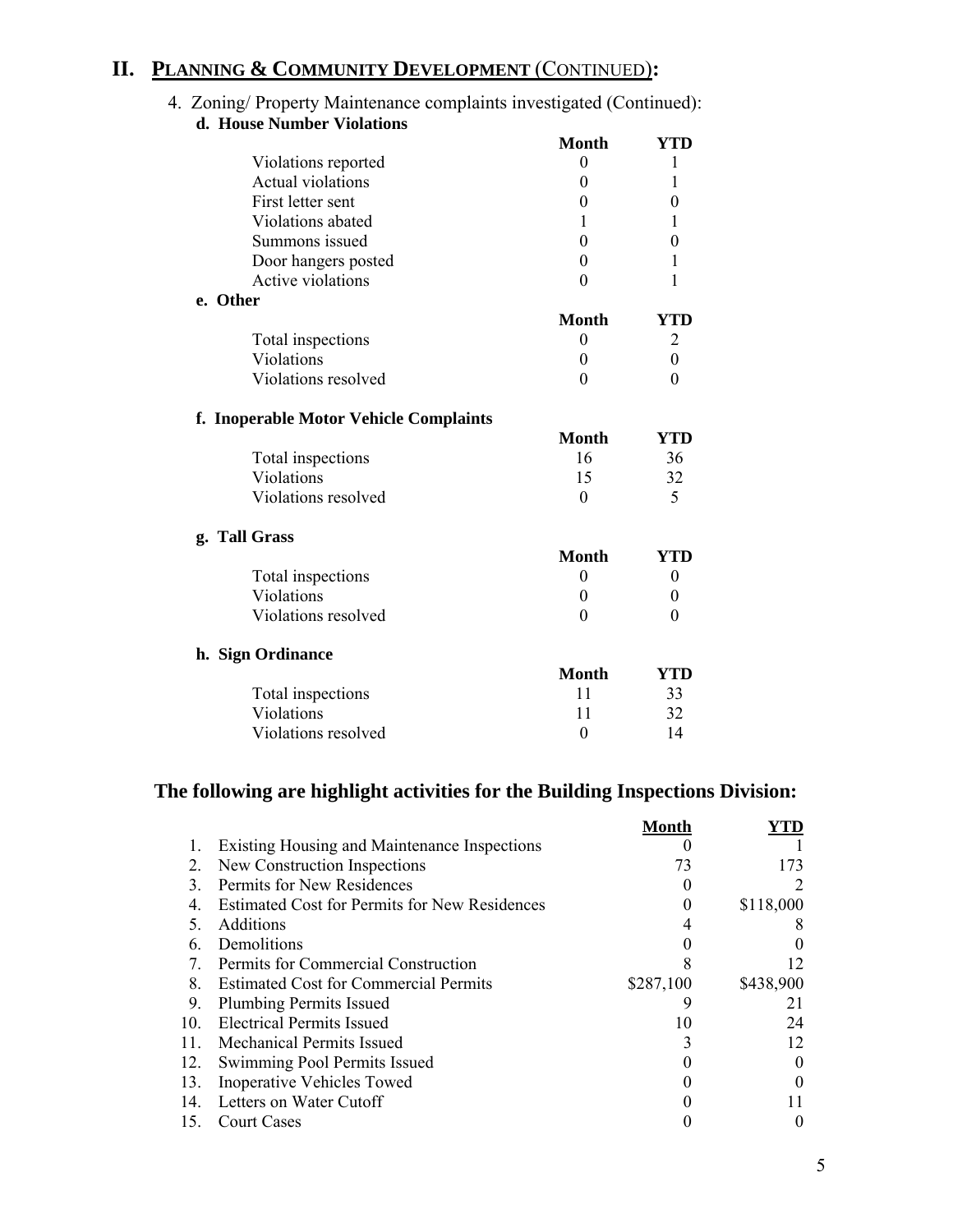### **III. POLICE DEPARTMENT:**

- $\overline{\smash[b]{\mathsf{0}}}$  Our officers responded to 2,702 calls for service during February, and we responded to 4,106 calls for service this month last year (a 34% decrease).
- $\checkmark$  Overall statistics and crime were down and we are sure the weather played a positive part in it. We are continuing with the hiring process, with two certified applicants currently in the background phase. Several officers are continuing their studies in preparation for promotional testing on March 19<sup>th</sup>. Our newest canine finally started training at Newport News Police Department's canine training program. However, our donated canine has not responded as expected. We are moving toward a replacement canine.
- $\checkmark$  Captain Keith Early, Lt. Bill Anspach and the Chief of Police recently met with our Commonwealth's Attorney and his staff at our request in order to address several issues of effectiveness and efficiency of our officers in court. Our meeting addressed issues of overtime, court preparation and expectations on both sides. The meeting was productive and we hope to see progress in the near future.
- $\checkmark$  During the month of February, our officers tallied 172 criminal arrests, 18 DUI arrests, and 14 drug arrests; issued 623 traffic summonses; made 1,077 traffic stops; and investigated 65 crashes. In addition, we issued 39 parking citations, 16 false alarm citations, and 16 field interview reports. Our **Records Division** processed 154 incident reports, 24 Animal Control reports, 515 pawned properties, and 11 concealed weapon permits.
- $\checkmark$  A variety of activities this month occurred within the **Law Enforcement Services Bureau**. Some of the activities are as follows:
	- Capt. Newsome made a presentation to several Ft. Lee chaplains in an effort to revamp our Chaplain Program.
	- Capt. Newsome coordinated all A.D.A. (Americans with Disabilities) training throughout the department, as well as obtaining signed agreements for the new Acceptable Internet Use Policy.
	- Sgt. Tom Kifer represented our department at the city capabilities assessment survey at the City's Emergency Operations Center.
	- D.A.R.E. Officer Sophie Benkendorf completed two of three scheduled DARE graduations.
	- The Bureau has accepted Virginia State University intern Ashley Robinson into the department. She will be working in various capacities within the department to complete her criminal justice degree.
	- SRO's Derek Pattison and Scott Whirley participated in residency sweeps during the month.
- 9 Some of the highlights from our **Detective Division** and **Street Crimes Unit** are as follows:
	- Lt. Dann Ferguson investigated two (2) stalking complaints. One was cleared by arrest, while the other was exceptionally cleared, as the victim chose not to prosecute.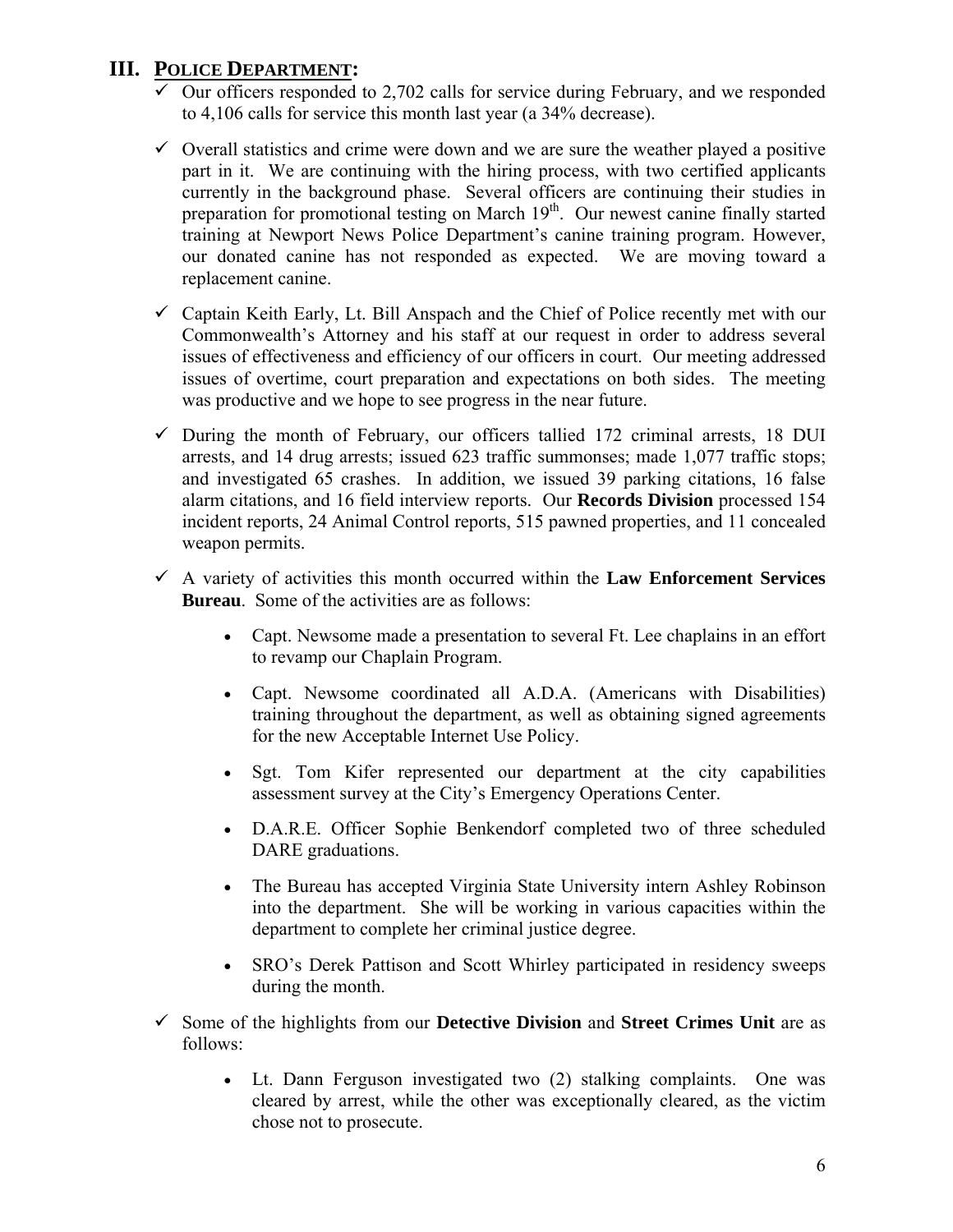### **III. POLICE DEPARTMENT** (CONTINUED)**:**

- Sr. Det. Stephanie Early has completed one of the many police background investigations assigned. She is also working with the U.S. Secret Service on a counterfeit currency case.
- Senior Det. Chris Wulff followed up on a police information report, which subsequently developed into an actual attempted abduction of a student from a bus stop. The suspect was a local transient.
- Det. Bill Moore cleared two (2) separate missing adult cases and located both individuals. Det. Moore is also investigating a string of burglaries over the past three weeks at area apartment complexes.
- Street Crimes Unit personnel conducted two undercover drug buys during February. Prescription drugs, marijuana, heroin and cocaine were purchased from various street level drug dealers.
- The Street Crimes Unit, along with detectives, is conducting surveillance of various apartment complexes regarding several B&E's over a three-week time period.
- The Street Crimes Unit conducted a "knock and talk" at Branders Bridge Road Apartments and made two possession of marijuana arrests.
- The Street Crimes Unit continues to check on active emergency protective orders within the city.
- $\checkmark$  We reported on an array of activities from the **Operations Division**. Some of these activities are as follows:
	- Command personnel met with Fire command personnel for our quarterly meeting. The purpose of our meetings is to enhance our relationship and share information and ideas that will aid us in providing the best services to our public.
	- Our Animal Control staff conducted a rabies clinic. A total of 71 dogs and 32 cats were vaccinated. The Treasurer's Office sold 46 dog and cat licenses.
	- Officer Mike Foster has developed a PowerPoint presentation for domestic violence training to be used at a scheduled James House event.
	- Sgt. Terry Long completed the inspections of all tow trucks utilized by our City.
- 9 Our **Auxiliary Police** officers contributed 353 volunteer hours of service during February. Some of the activities that they attended to included patrol ride-alongs, prisoner transports, and field training.
- $\checkmark$  Our **Animal Control** personnel impounded 23 dogs and 23 cats. During the month, there were eight (8) dogs returned to owners, with 17 dogs and 16 cats adopted out. Animal Control officers investigated 74 animal complaints and issued no summonses, and our personnel collected fees totaling \$510.00.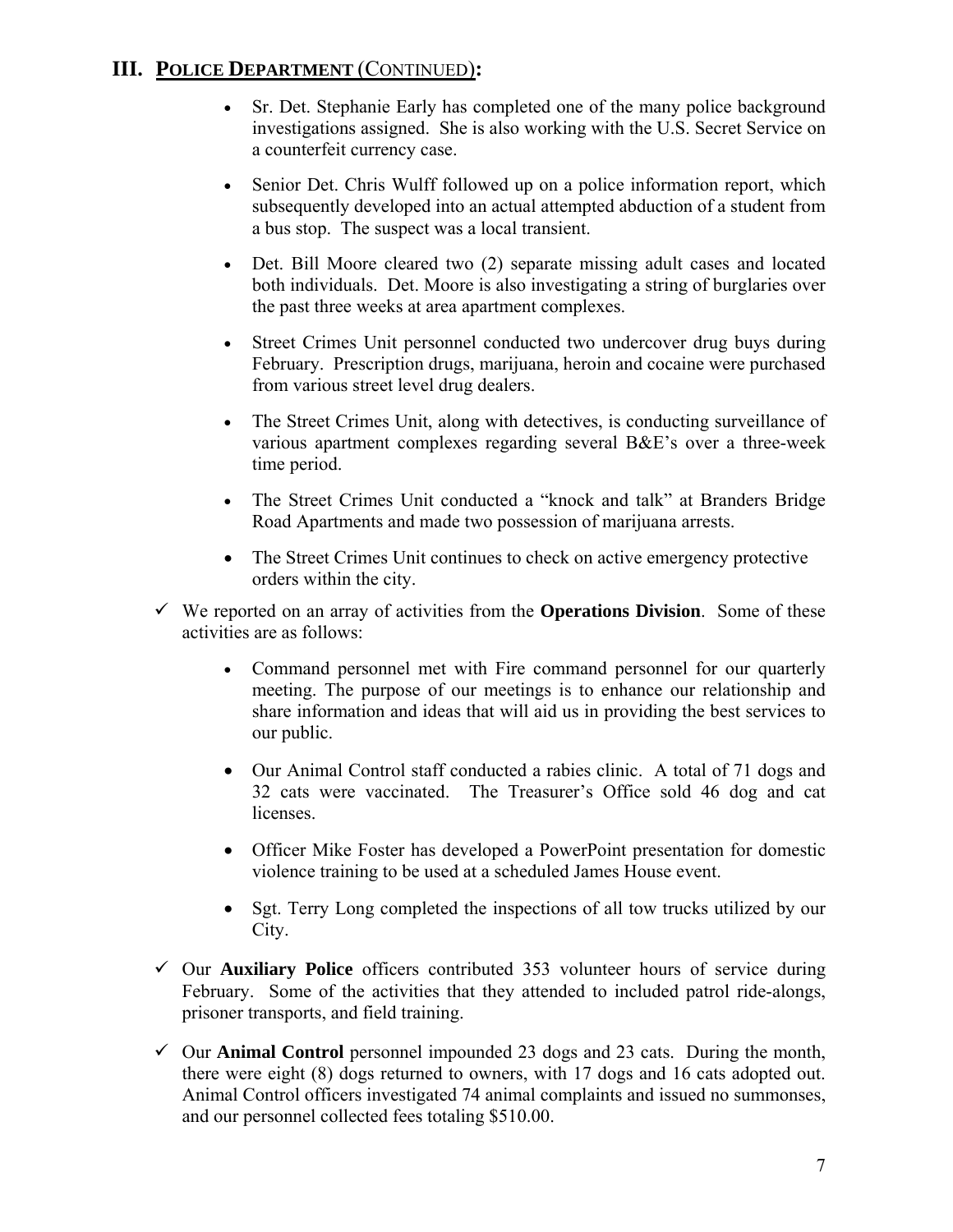## **III. POLICE DEPARTMENT** (CONTINUED)**:**

| <b>Crime</b>                     | <b>February</b><br>2009   | <b>February</b><br>2010         | <b>Percentage of</b><br><b>Increase/Decrease</b> |  |  |
|----------------------------------|---------------------------|---------------------------------|--------------------------------------------------|--|--|
| <b>Aggravated Assaults</b>       | 3                         | 1                               | $-67%$                                           |  |  |
| All criminal Arrests             | 277                       | 172                             | $-38%$                                           |  |  |
| Arson                            | 1                         | 0                               | $-100%$                                          |  |  |
| <b>Burglaries</b>                | 5                         | 4                               | $-20%$                                           |  |  |
| Calls for Services               | 4,106                     | 2,702                           | $-34%$                                           |  |  |
| <b>DUI</b> Arrests               | 29                        | 18                              | $-38%$                                           |  |  |
| Larceny                          | 48                        | 36                              | $-25%$                                           |  |  |
| Motor Vehicle Thefts             | 3                         | 1                               | $-67%$                                           |  |  |
| Robberies                        | 3                         | $\theta$                        | $-100\%$                                         |  |  |
| <b>Shoplifting Arrests</b>       | 28                        | 29                              | 4%                                               |  |  |
| Simple Assaults                  | 12                        | 13                              | 8%                                               |  |  |
|                                  |                           |                                 |                                                  |  |  |
| <b>PART I (Serious) OFFENSES</b> |                           |                                 |                                                  |  |  |
|                                  |                           |                                 |                                                  |  |  |
| <b>February 2010</b>             | <b>Number</b><br>Reported | <b>Number</b><br><b>Cleared</b> | <b>Percentage</b><br><b>Cleared</b>              |  |  |
|                                  | 55                        | 45                              | 82%                                              |  |  |

### **IV. FIRE & EMS DEPARTMENT:**

| <b>Call Descriptions:</b>              | $\boldsymbol{\it No:}$ | <b>Call Descriptions:</b>        | No:                    |
|----------------------------------------|------------------------|----------------------------------|------------------------|
| <b>Alarm System Activations</b>        | 8                      | Good Intent Calls                | 9                      |
| <b>Assist Invalid</b>                  | 3                      | No Incident on Arrival           |                        |
| <b>Biological Hazard Investigation</b> | 1                      | Overheated Motor                 |                        |
| <b>Building Fire</b>                   | $\overline{2}$         | Passenger Vehicle Fire           |                        |
| <b>Building Weaken/Collapse</b>        | $\overline{2}$         | <b>Police Matter</b>             |                        |
| <b>Brush Fire</b>                      | 1                      | <b>Potential Accident</b>        |                        |
| Child Safety Seat Installations        | $\overline{2}$         | Power Line Down                  |                        |
| CO2/Smoke Detector Installations       | 4                      | <b>Public Service Assistance</b> | 9                      |
| Cover Assignment                       | 1                      | Smoke/Odor Removal               |                        |
| Dispatched then Cancelled Calls        | 13                     | Steam/Vapor Problem              |                        |
| <b>Electrical Equipment Problem</b>    | 4                      | Unintentional Alarm Transmission | 2                      |
| False Alarm/Call                       | 1                      | Water Problem                    | 2                      |
| Gas Leak                               | $\overline{2}$         |                                  |                        |
| <b>Mutual Aid Given:</b>               | $\bm{No:}$             | <b>Mutual Aid Received</b>       | $\boldsymbol{\it No:}$ |
| Chesterfield - EMS 1st Responder       | 5                      | Chesterfield                     | 3                      |
| Hopewell                               | 1                      | Fort Lee                         | 2                      |

### FIRE DIVISION: TOTAL FIRE TYPE CALLS: 76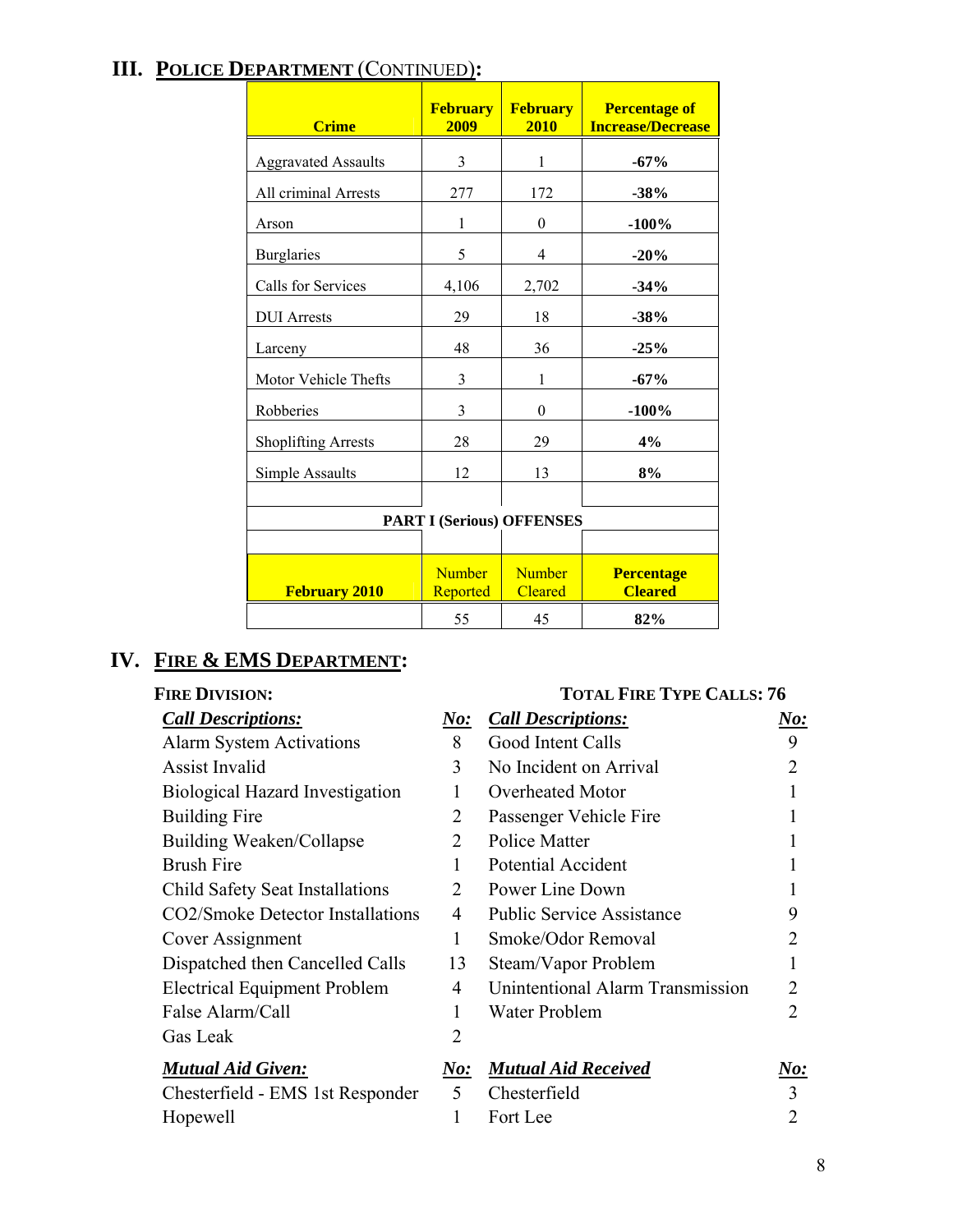### **IV. FIRE & EMS DEPARTMENT** (CONTINUED)**:**

| <b>EMS DIVISION:</b>           | <b>TOTAL EMS PATIENTS: 287</b> |                                        |                             |
|--------------------------------|--------------------------------|----------------------------------------|-----------------------------|
| <b>Call Descriptions:</b>      | $N$ o:                         | <b>Call Descriptions:</b>              | N o:                        |
| <b>Abdominal Pains</b>         | 13                             | Fire Standby                           | $\mathbf{1}$                |
| Allergic Reaction              | $\mathbf{1}$                   | <b>Motor Vehicle Accidents</b>         | 20                          |
| Altered Level of Consciousness | 8                              | Other Injury/Medical Calls             | 109                         |
| Assaults                       | 3                              | <b>Public Service</b>                  | 1                           |
| Cardiac Arrest                 | 3                              | <b>Strokes</b>                         | 5                           |
| <b>Chest Pains</b>             | 34                             | Suicide Call                           | 1                           |
| Difficulty Breathing           | 39                             | Trauma Calls                           | 3                           |
| Falls                          | 30                             | <b>Unresponsive Patients</b>           | 16                          |
| <b>Mutual Aid Given:</b>       | $N$ o:                         | <b>Mutual Aid Received</b>             | $\underline{\textit{No}}$ : |
| Chesterfield                   | 2                              | Fort Lee                               | $\overline{3}$              |
| Petersburg                     | 8                              | Petersburg                             | $\overline{2}$              |
| Prince George                  | 1                              |                                        |                             |
| <b>Call Type</b>               |                                | <b>Average Time of Patient Contact</b> |                             |
| Priority 1                     |                                | 4.86<br>minutes                        |                             |
| Priority 2                     |                                | 5.69<br>minutes                        |                             |
| Priority 3                     |                                | 7.90<br>minutes                        |                             |
| <b>Training Division</b>       |                                |                                        |                             |
| Number of Classes Taught:      |                                | 8                                      |                             |
| Attendees:                     |                                | 101                                    |                             |

 $\sim$ A fire unit arrived on-scene in 6 minutes or less from the time of dispatch on 85.9% of all calls received during the month $\sim$ 

 $\checkmark$  The Fire Department responded to a house fire at 406 Dick Ewell Avenue where a pet dog, was rescued from the structure.

Man Hours 432.50

- $\checkmark$  After a major accident in the southbound lane of I-95, one patient was transported by Med-Flight to MCV. Colonial Heights Lieutenant, Bobby King, who is also a volunteer Flight Paramedic with Med-Flight, was onboard the aircraft to treat the patient.
- $\checkmark$  During the snow storm, a family of 5 was involved in a vehicle accident where the vehicle overturned. There were no injuries to the occupants, but a child onboard needed to be in West Palm Beach, Florida for a scheduled surgery 2 days later. Due to the snow, all local rental car agencies were closed. After persistent efforts by the on-duty Battalion Chief, arrangements for a rental car were made through the Richmond Airport. A volunteer firefighter transported the father to pick up a rental car, while the Station #1 fire personnel housed the remaining family members. The family was able to resume their travels at 1:00 a.m. the next morning.
- $\checkmark$  Firefighter's Abernathy, Dodd and Schane were certified as VDEM Hazardous Materials Technicians. Each one attended the course using personal development leave (PDL), annual leave, or sacrificing their off days without being compensated. This in-depth, two week course, required 100% attendance, a final score of 80 to pass, and multiple practical skills tests.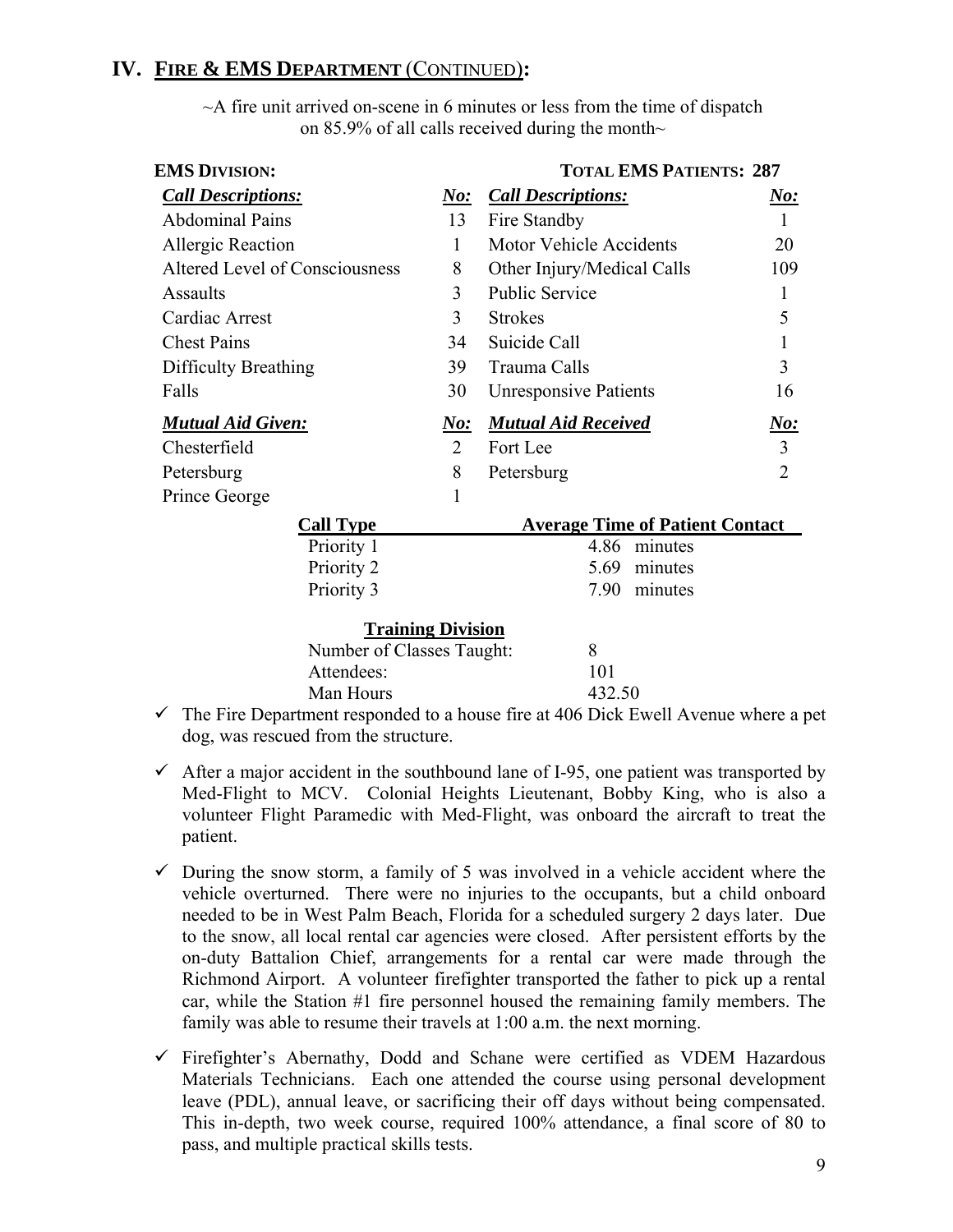### **IV. FIRE & EMS DEPARTMENT** (CONTINUED)**:**

- $\checkmark$  The Emergency Communications Center received a \$7,471 grant to train dispatchers in Emergency Medical Dispatching (EMD). Once dispatchers are trained, they will be able to categorize and prioritize medical calls, then give pre-arrival instructions to help treat the patient using locally approved EMD guide cards.
- $\checkmark$  Emergency Management has received a grant to complete 2 Community Emergency Response Team (CERT) courses. The grant will also provide continuing education and supplies for the existing CERT team members.

### **V. FINANCE DEPARTMENT:**

| Checks processed: | General Fund   | 481   |
|-------------------|----------------|-------|
|                   | Payroll Checks | 653   |
|                   | Other          | 126   |
|                   | Total          | 1,260 |

- Two (2) alarm citations were processed during February.
- Started Personal Property and Real Estate Tax reconciliation procedures that were taken over from Treasurer. Real Estate beginning balance has been verified and corrected with first quarter also reconciled to outstanding receivables. Second quarter Real Estate reconciliation is currently in process.
- Prepared Preliminary Budget worksheets and participated in departmental budget review meetings.
- **Purchasing** 214 total purchase orders were completed with 149 being processed by the purchasing and 65 departmental purchases being reviewed as compared to 206 being completed for the same period in 2009. In addition 132 check requests were prepared by departments which are not processed by Purchasing.

### • **Bids Issued/Opened during the month:**

- ° The Boulevard Traffic Signal Coordination, Optimization, and Modernization (Invitation  $# 10-02122-960$ ), was opened on February 12.
- ° Commercial Real Estate Brokerage Service, (Invitation # 10-02173-932), was issued on February 24, with a bid opening of March 17 2010.
- ° Sale of Leaf Vacuum (Invitation # 10-02023-961), was issued on February 18, with a bid opening of March 2, 2010.
- ° Funded Pavement Preservation of Southpark Boulevard and Charles Dimmock Parkway (Invitation  $# 10-0222602-959$ ) was issued on February 12, with a bid opening of March 26 2010.

### • **Other Purchasing Activity**:

- $\overline{\text{S}}$  Contract finalized and Purchase Order issued for July 4<sup>th</sup> fireworks show.
- ° Quotes associated with the CDBG program were received during the month. Quotes associated with roofing, plumbing, HVAC, electrical and general contractor work are being reviewed. Purchase Orders will be issued during the March 2010.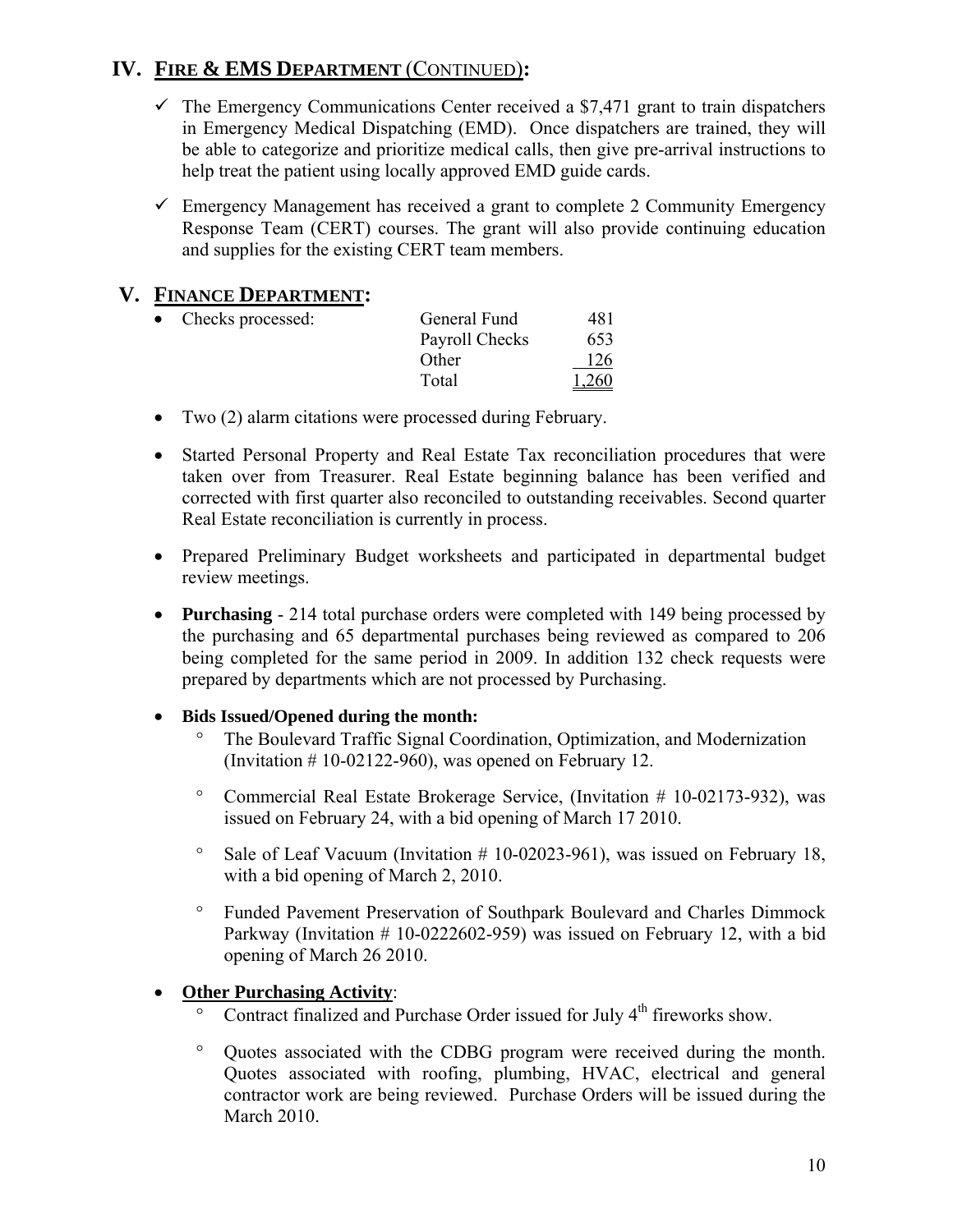### **V. FINANCE DEPARTMENT** (CONTINUED)**:**

- Quote issued to modify the dug outs at the "A" field, behind the Optimist Building.
- ° Due to the shortage of salt for snow removal on the east coast, the Procurement Specialist found a company in West Virginia, which delivered in two days.
- ° Purchase Order issued to the City's IT vendor, to upgrade the Destiny system at the library. (Library's card catalog system)

### • **Risk –**

- **General/Citizen Claims:**
	- On February  $1<sup>st</sup>$ , a lady reported that she had slipped on some black ice in the parking lot of the Hamilton Avenue side of the courts building. She sustained minor injuries to her right hand and left knee. She declined having EMS come check her out. As of this date, she has not filed a claim against the City.
- **Utility Billing** During February:
	- $\blacksquare$  Bi-monthly Utility Bills Sent 3,448
	- $\blacksquare$  Delinquent Notices Sent 650
	- Delinquent Notices Percentage 17.8%
	- **•** Services cut off for nonpayment on February  $18<sup>th</sup>$  was 71.
- Work orders for February 2010:
	- $\blacksquare$  Leaks 24
	- New Accounts  $-72$
	- **•** Terminations 72
	- $\blacksquare$  Extensions 69
	- $\blacksquare$  Clean 4
	- Emergency Cut  $Off-4$
	- $\nu$  Pulled 1

### **VI. HUMAN RESOURCES DEPARTMENT:**

• **Advertisements**

Department Position Parks & Recreation Summer Recreation Program (Part-time)

### • **Applications & Testing**

 Application interviews for the Recreation Superintendent position were held on February 22 – 25, 2010.

### • **Training**

 All sworn staff within the Colonial Heights Police Department have completed a training series about the Americans with Disabilities Act (ADA) and Law Enforcement.

### • **Workers Compensation**

The following workers' compensation report was filed during the month of February 2010:

| Date           | Department       | Description of Injury                                               |
|----------------|------------------|---------------------------------------------------------------------|
| $02 - 01 - 10$ | Circuit Court    | Slipped on ice causing bruised left knee and knot on head.          |
| $02 - 11 - 10$ | Police           | Upper back pain while moving bags of trash.                         |
| $02 - 16 - 10$ | Police           | Dog bite to left hand.                                              |
| $02 - 24 - 10$ | Recreation/Parks | Right knee popped while locating pin on field.                      |
| $02 - 26 - 10$ | Police           | Right pinky finger smashed in door causing fracture and laceration. |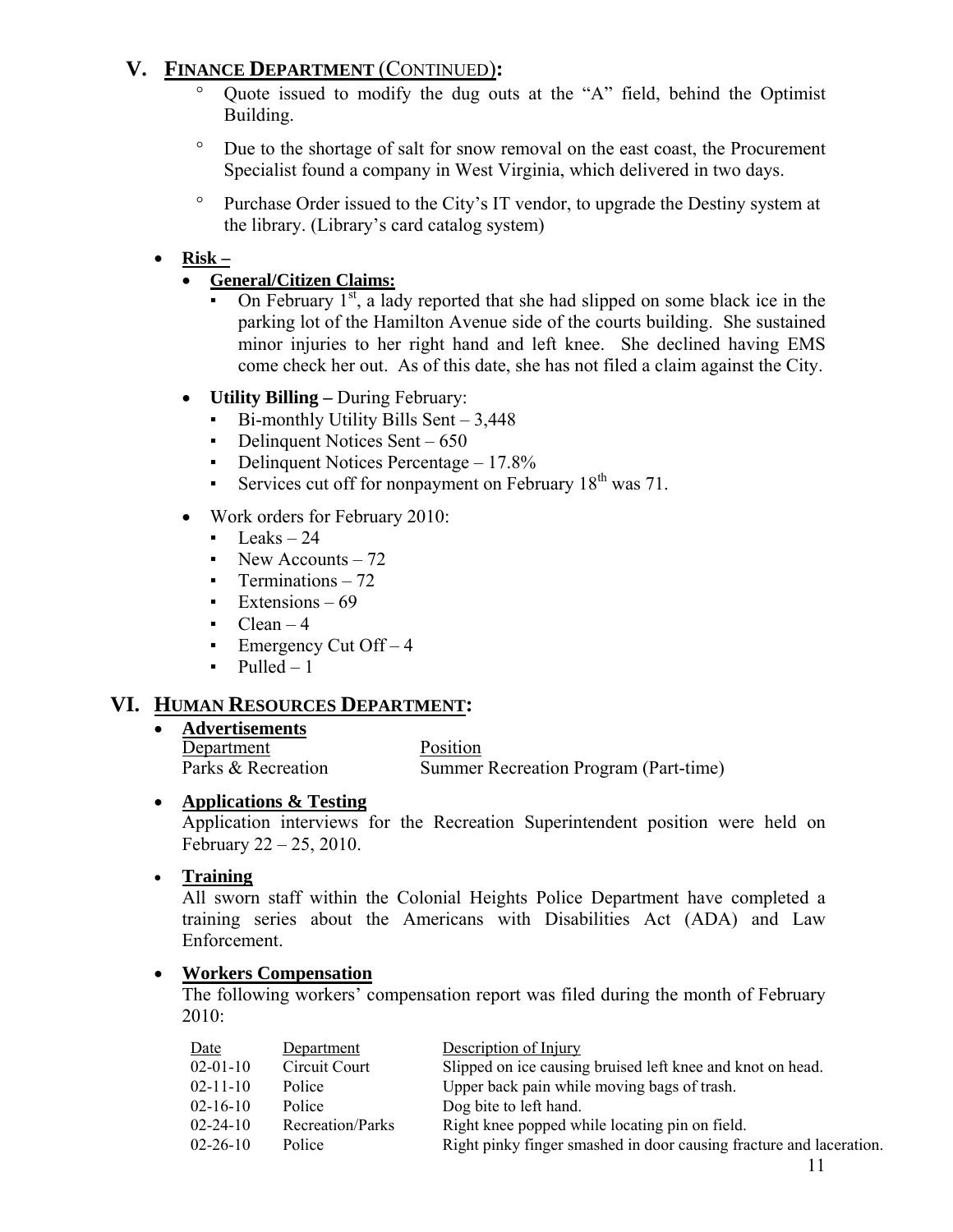### **VII. INFORMATION TECHNOLOGY DEPARTMENT:**

- $\overline{x}$  The City's web site had 43,490 visits in the month of February with 74,830 page views, including 2,460 visits to the City job listings page. The top five pages visited after the home page were: Library, Jobs, Real Estate Assessment Search, Purchasing RFPs, and Recreation & Parks.
- $\star$  Citizens submitted and city staff processed 239 service requests and questions through the "Citizens Action Center" online during the month of February. The FAQs were viewed 237 times during this same period. February's City e-News was distributed via email to 4,573 customers.
- $\hat{x}$  The City's Facebook Page was established in February and currently has 1,155 fans.

### **VIII. LIBRARY:**

- $\approx$  The library staff circulated 23,786 titles in February.
- $\approx$  The public computer center was used 2,385 times.
- $\approx$  71 children participated in story time.
- $\approx$  103 residents registered for new library cards, and an average of 626 residents used the library each day.
- $\hat{x}$  The library's meeting rooms were used 110 times.
- $\approx$  3,010 residents visited the Colonial Heights Virtual Library to retrieve 378 articles from their homes and offices.

### **IX. RECREATION & PARKS:**

#### *\* A Number of attendance totals were down this month due to inclement weather.*

| <b>Recreation Activities</b>         |               |              |  |  |
|--------------------------------------|---------------|--------------|--|--|
| <b>Activities</b>                    | <u> 2010 </u> | <u> 2009</u> |  |  |
| 4-H Cloverbuds                       | n/a           | 10           |  |  |
| Atlantic City, NJ Trip               | n/a           | n/a          |  |  |
| <b>Belly Dancing</b>                 | 22            | 25           |  |  |
| CH Middle School Dance               | 118           | 142          |  |  |
| Circus                               | n/a           | 25           |  |  |
| <b>Community Room Reservations</b>   | 23            | $\Omega$     |  |  |
| <b>Community Room Attendance</b>     | 1450          | 0            |  |  |
| <b>Interior Decorating</b>           | n/a           | 6            |  |  |
| Karate                               | 31            | 21           |  |  |
| Open Gym                             | 0             | 202          |  |  |
| <b>POWER</b>                         | 5             | 3            |  |  |
| Skatepark                            | n/a           | 37           |  |  |
| Tae Box                              | 24            | 18           |  |  |
| Teen Center Attendance-CHHS Students | 85            | n/a          |  |  |
| Teen Center Attendance-CHMS Students | 170           | n/a          |  |  |
| Youth Basketball League              | 332           | 332          |  |  |
| Youth Wrestling                      | 33            | 33           |  |  |
| Total                                | 2293          | 854          |  |  |

Teen Center Peak Hours of Attendance (Monday thru Thursday)-3:00 p.m. to 5:30 p.m. Teen Center Peak Hours of Attendance (Friday and Saturday)-4:00 p.m. to 9:00 p.m. Teen Center Peak Hours of Attendance (Sunday)-1:30 p.m. to 4:00 p.m.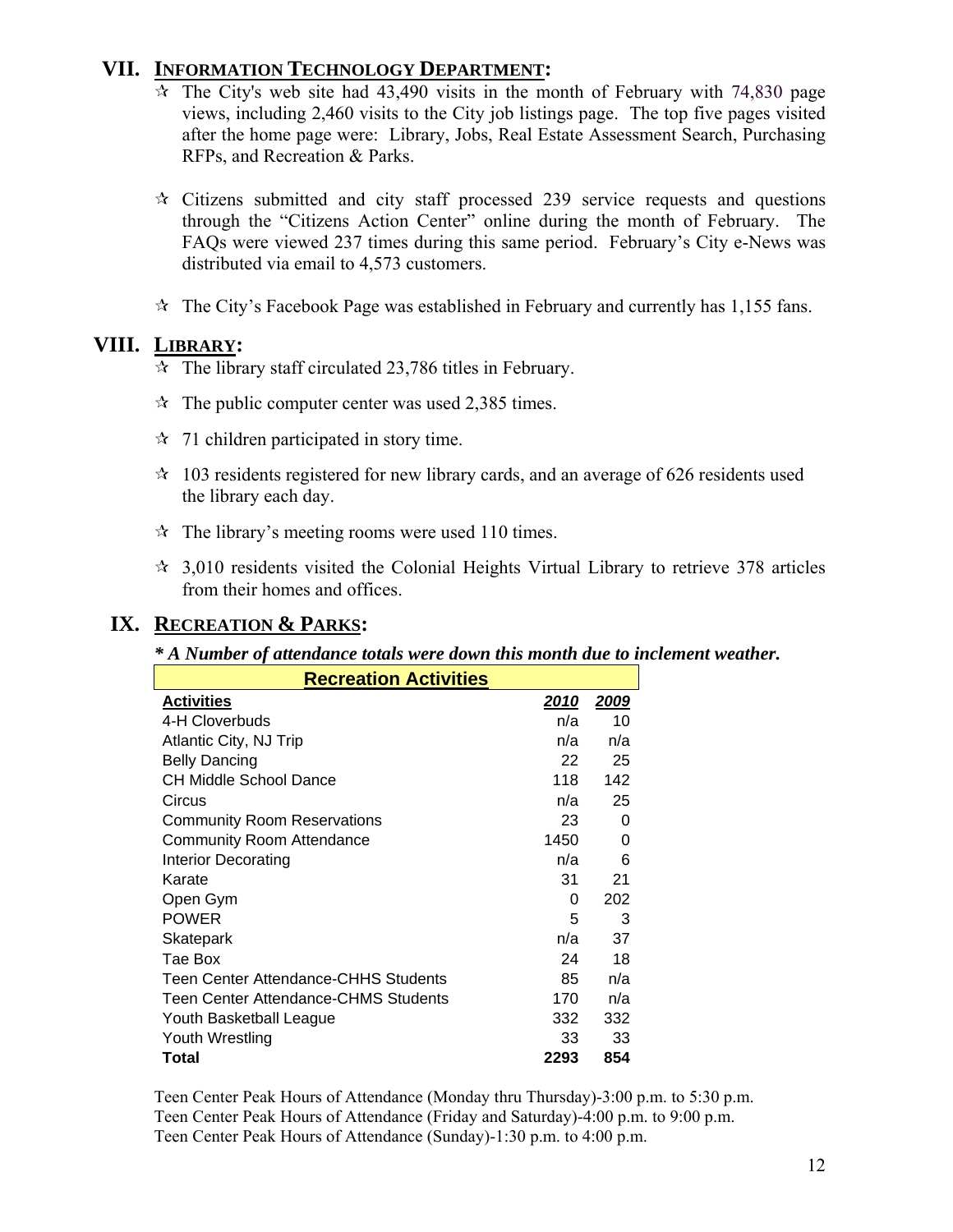## **IX. RECREATION & PARKS** (CONTINUED)**:**

| <b>Senior Citizen Center Activities</b> |             |              |  |  |
|-----------------------------------------|-------------|--------------|--|--|
| <b>Activities</b>                       | 2010        | 2009         |  |  |
| AARP                                    | 32          | n/a          |  |  |
| Arthritis Workshop                      | n/a         | 50           |  |  |
| <b>Atlantic City</b>                    | n/a         | n/a          |  |  |
| <b>Bingo in Center</b>                  | 62          | 62           |  |  |
| <b>Bob Ross Video Painting</b>          | n/a         | 12           |  |  |
| <b>Bowling</b>                          | 96          | 240          |  |  |
| <b>Bridge-Party</b>                     | 72          | 96           |  |  |
| <b>Tournament Bridge</b>                | 128         | 0            |  |  |
| <b>Club Board Meeting</b>               | 12          | n/a          |  |  |
| <b>Club Meeting</b>                     | 168         | 189          |  |  |
| <b>Craft Class</b>                      | n/a         | 0            |  |  |
| Crochet & Knitting                      | 38          | 32           |  |  |
| Diana Martin Oil Painting Class         | n/a         | n/a          |  |  |
| <b>Floor Exercises</b>                  | 61          | 114          |  |  |
| <b>Healthy Expo Trip-Richmond</b>       | n/a         | 12           |  |  |
| Kay's Oil Painting                      | 6           | n/a          |  |  |
| Line Dance Class                        | 35          | 52           |  |  |
| <b>Museum Trip</b>                      | 12          | n/a          |  |  |
| <b>Movies</b>                           | 0           | 6            |  |  |
| Painters Group                          | 42          | 48           |  |  |
| <b>Riverside Theater</b>                | 36          | 36           |  |  |
| <b>Sandwich Social</b>                  | n/a         | n/a          |  |  |
| <b>Senior Dance</b>                     | 83          | n/a          |  |  |
| Sing A-Long                             | 42          | 18           |  |  |
| Sing-a-long CH Health Care Center       | 12          | 8            |  |  |
| <b>Sit Down Exercises</b>               | 204         | 230          |  |  |
| Splash of Color                         | 13          | 13           |  |  |
| <b>Strength Training Class</b>          | 142         | 144          |  |  |
| Swap Shop                               | n/a         | 18           |  |  |
| Tai Chi                                 | 26          | 65           |  |  |
| Tap Class Advance                       | 92          | n/a          |  |  |
| <b>Tap Class Beginners</b>              | 36          | 144          |  |  |
| <b>Tap Class Intermediate</b>           | 79          | n/a          |  |  |
| <b>Triad Meeting</b>                    | 4           | 40           |  |  |
| Watercolor                              | 21          | 14           |  |  |
| Yoga                                    | 144         | 83           |  |  |
| Zoomer Boomer                           | 182         | 212          |  |  |
| <b>Total</b>                            | 997         | 1938         |  |  |
|                                         | <u>2010</u> | <u> 2009</u> |  |  |
| Bags                                    | 30          | 50           |  |  |
| <b>Breakfast Meals</b>                  | 60          | 100          |  |  |
| <b>Home Del Meals</b>                   | 60          | 100          |  |  |
| <b>Site Meals</b>                       | 0           | 0            |  |  |
| <b>Total</b>                            | 150         | 250          |  |  |
| <b>Meals (Donation)</b>                 | \$30.00     | \$50.00      |  |  |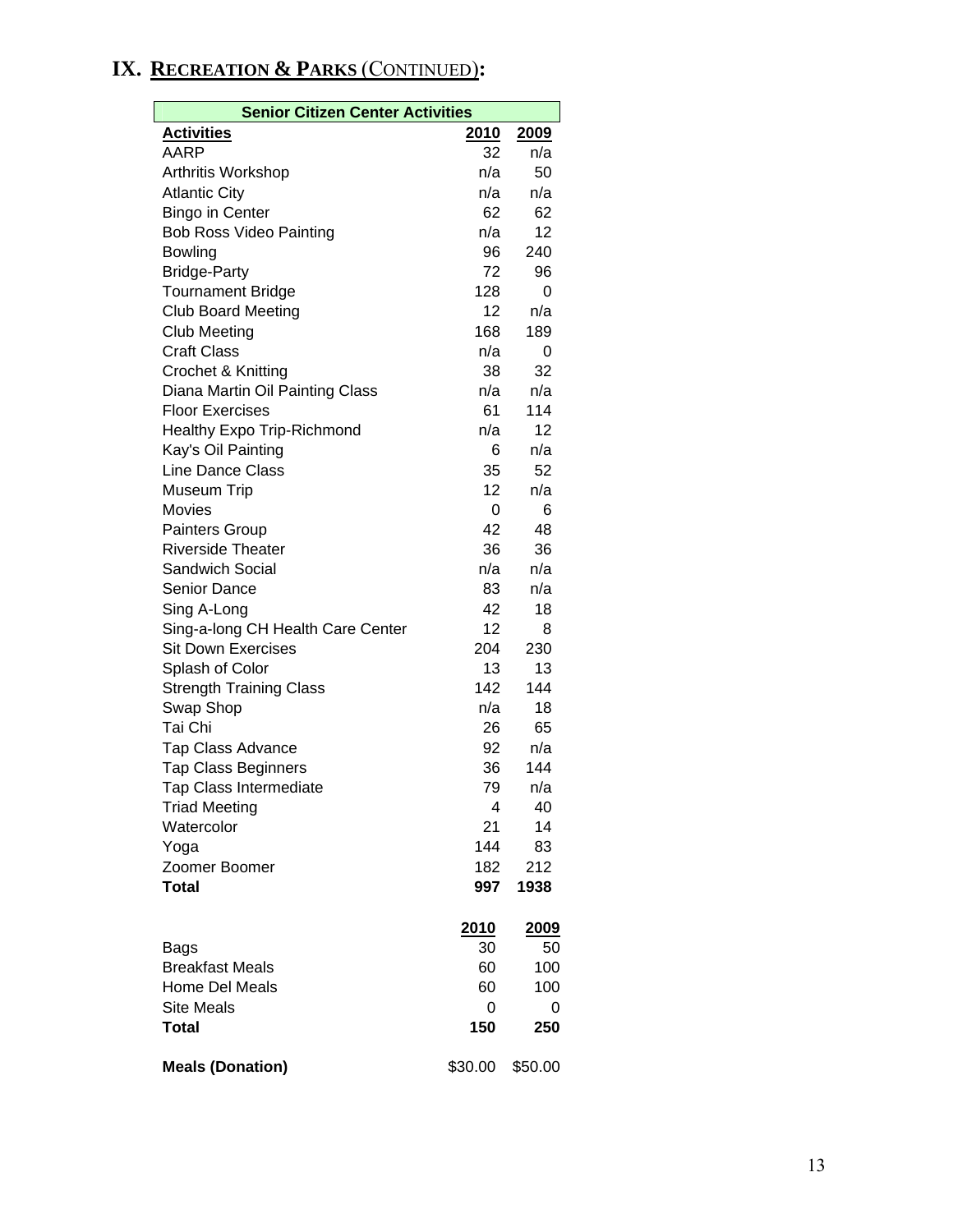### **IX. RECREATION & PARKS** (CONTINUED)**:**

| <b>Total Miles</b>               | 1840 | 3414             |
|----------------------------------|------|------------------|
| <b>Total Passengers</b>          | 387  | 675              |
| Volunteer Hours                  | 16   | 24               |
| Wheelchairs                      | 18   | 14               |
| <b>Transportation (Donation)</b> |      | \$85.00 \$176.00 |
| <b>Violet Bank Museum</b>        | 2010 | 2009             |
| Attendance                       |      | 135              |

- $\forall$  Collections and spring cleaning.
- $\vec{x}$  Preparing for the Petersburg Tourism Forum and have confirmed the following participants at our Headquarters' Days program in July: Richmond National Battlefield, Petersburg National Battlefield, Quartermasters Museum, Women in the Military Museum, Weston Manor.

#### **Parks, Buildings and Grounds**

- Cleaned White Bank Park, Lakeview Park, Ft Clifton Park as needed.
- $\hat{x}$  Picked up trash around Municipal Building complex and Library (daily).
- $\mathcal{R}$  Pick up trash and empty trash cans around all ball fields and soccer fields as needed.
- $\mathcal{R}$  Cleaned hydraulic oil off Kubota tractor and took to Sandy's Tractor Equip to be repaired.
- $\mathcal{R}$  Installed push blade on Ford tractor.
- $\mathcal{R}$  Went to Agri Supply to get replacement blade and bolts for Ford tractor.
- Cleared Shepherd Stadium and Community Center parking lots of snow. (More than once.)
- $\mathcal{R}$  Cleared Optimist Club and Violet Bank Museum parking lots and sidewalks of snow. (More than once.)
- Salted sidewalks for ice as needed at Community Center, Public Safety Building, and Violet Bank.
- $\mathbf{\hat{x}}$  Salted sidewalks for ice as needed at Courts Building, Library, and Animal Shelter.
- $\mathcal{R}$  Removed old siding from Lakeview ball field concession stand and hauled to landfill.
- $\mathcal{R}$  Removed old shingles from Lakeview ball field concession stand and hauled to landfill.
- $\mathcal{R}$  Replaced water damaged sheathing on Lakeview ball field concession stand.
- $\mathcal{R}$  Installed new tar paper and shingles on Lakeview ball field concession stand.
- $\mathcal{R}$  Removed outfield fence and poles from Civic field.
- $\mathcal{R}$  Removed debris from Lakeview Park boat ramp.
- $\mathcal{R}$  Removed snow from Lakeview Park pier.
- $\mathcal{R}$  Moved two refrigerators at Health Department.
- $\mathcal{R}$  Cleared snow off Public Safety Building parking lot and sidewalks.
- $\hat{\mathbf{x}}$  Picked up salt and ice melt from Southern Hardware, Home Depot and FasteNal.
- $\hat{x}$  Cut plywood for boat signs at White Bank Park. Mount sign on plywood.
- $\mathcal{R}$  Cleaned graffiti from bathroom stall at Library.
- $\mathcal{R}$  Painted bathroom stall at Library and hung a picture.
- Repaired gutter at Shepherd Stadium.
- $\mathcal{R}$  Repaired electrical boxes for lights at Middle School softball field.
- Cleaned and moved furniture into office at Shepherd Stadium.
- $\mathcal{R}$  Replaced broken clips on flagpole at Public Safety Building.
- $\mathcal{R}$  Removed broken door in Community Building.
- $\mathcal{R}$  Cleared shop gutters of debris.
- Check and service ice machines at Shepherd Stadium and Soccer concession.
- $\mathcal{R}$  Repair windscreen on Lakeview #1 softball field.
- $\mathcal{R}$  Cut post and installed at Fort Clifton. Installed chain on post to stop vehicles access to field.
- $\mathcal{R}$  Picked up donated dog food from Wal-Mart and took to Animal Shelter.
- $\mathcal{R}$  Nail drag and mat drag all softball and baseball fields.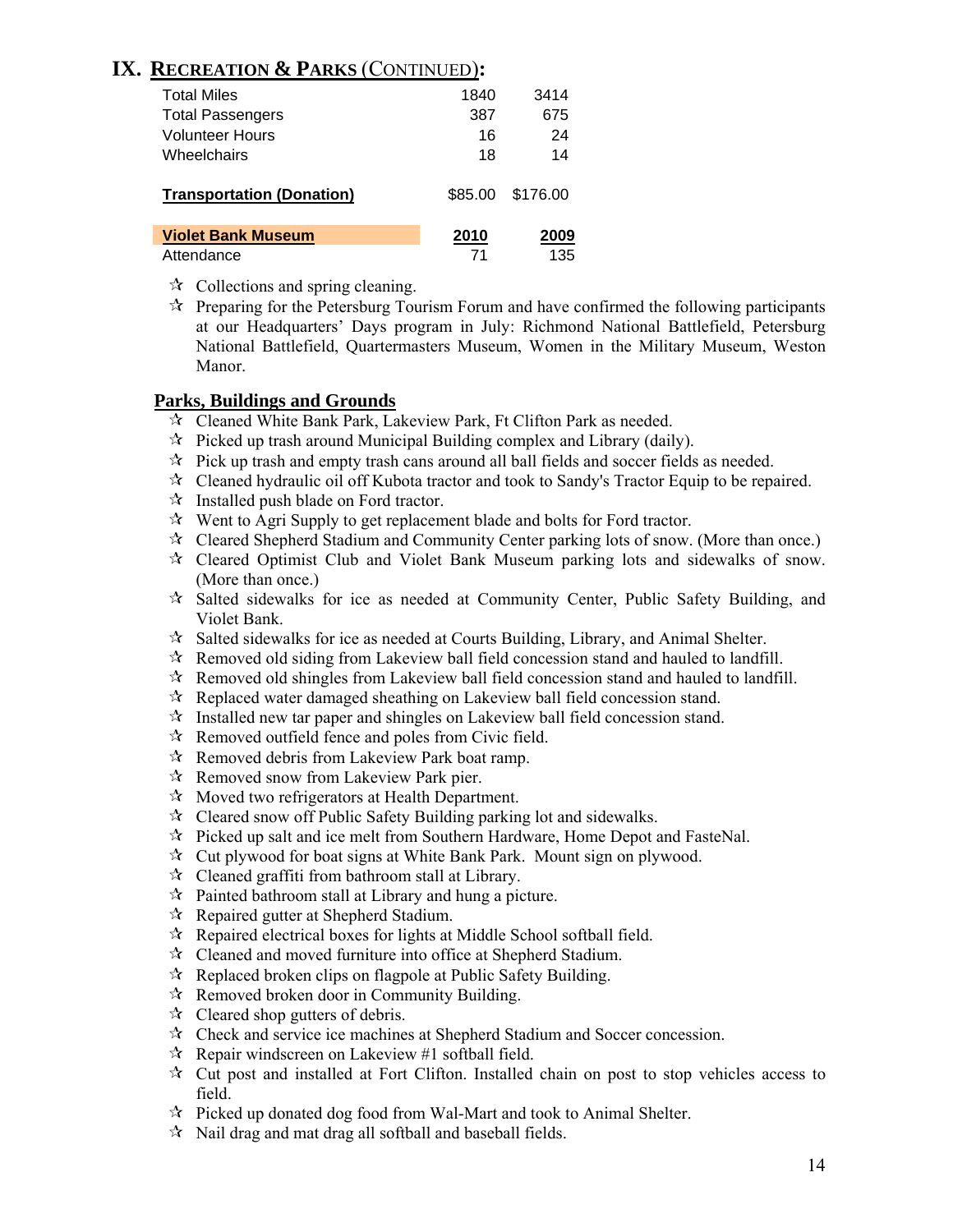### **X. OFFICE ON YOUTH & HUMAN SERVICES:**

### ¾ **YAC Activities**

- Monthly meeting canceled due to snow
- 10 members worked on Youth Forum each Thursday evening

#### ¾ **YAC Services Commission**

• No meeting was held during February

#### ¾ **Kids' After-School Program**

- KAP Family Dinner was cancelled due to weather
- *Chick-Fil-A* fundraiser was held in February earning \$167.20 for KAP

### ¾ **Substance Abuse Prevention Activities**

- CADRE meeting cancelled due to weather
- 12 youth received VaABC, VASAP, MADD, State Police information when they received their driver's license

#### ¾ **Better Beginnings Coalition**

- Accepted membership into the juvenile & Domestic Violence Task Force and attended February meeting
- Met with JDVTF chair to plan for April, Child Abuse Prevention Month
- Met with Office on Youth Staff to plan for participation in upcoming Youth Forum
- Drafted, developed, and presented program plans to be held at Teen Center

### ¾ **Ongoing Monthly Meetings/Trainings**

- Regional and Drug Free Alliance Meeting
- Inter-Agency Prevention Team 11 students were served
- Underage Drinking Task Force
- Toastmaster International
- Life Skills with 115 students at Colonial Heights Middle School
- Systems of Care Workgroup Meeting
- VJCCCA Regional Meeting in Norfolk
- Colonial Heights Health Advisory Board
- Juvenile & Domestic Violence Task Force
- "From the Community to the Courts: A Comprehensive Strategy to Address Underage Alcohol Problems in Long Beach, New York" Webcast
- Southside Community Partners Literacy Roundtable
- Positive Parenting Coalition

### **Diversion Program Participation:**

#### ¾ **Parenting**

• "Parenting With Love & Limits" is scheduled to start March  $1<sup>st</sup>$ .

#### ¾ **Community Service**

• 15 youth completed 102 hours of Service Learning

#### ¾ **Shoplifting Diversion**

• 27 youth and a parent attended the Shoplifting Diversion Program

#### ¾ **Anger Management**

• 3 youth completed Anger Management Classes

#### ¾ **Substance Abuse Education**

• No youth participated in Substance Abuse Education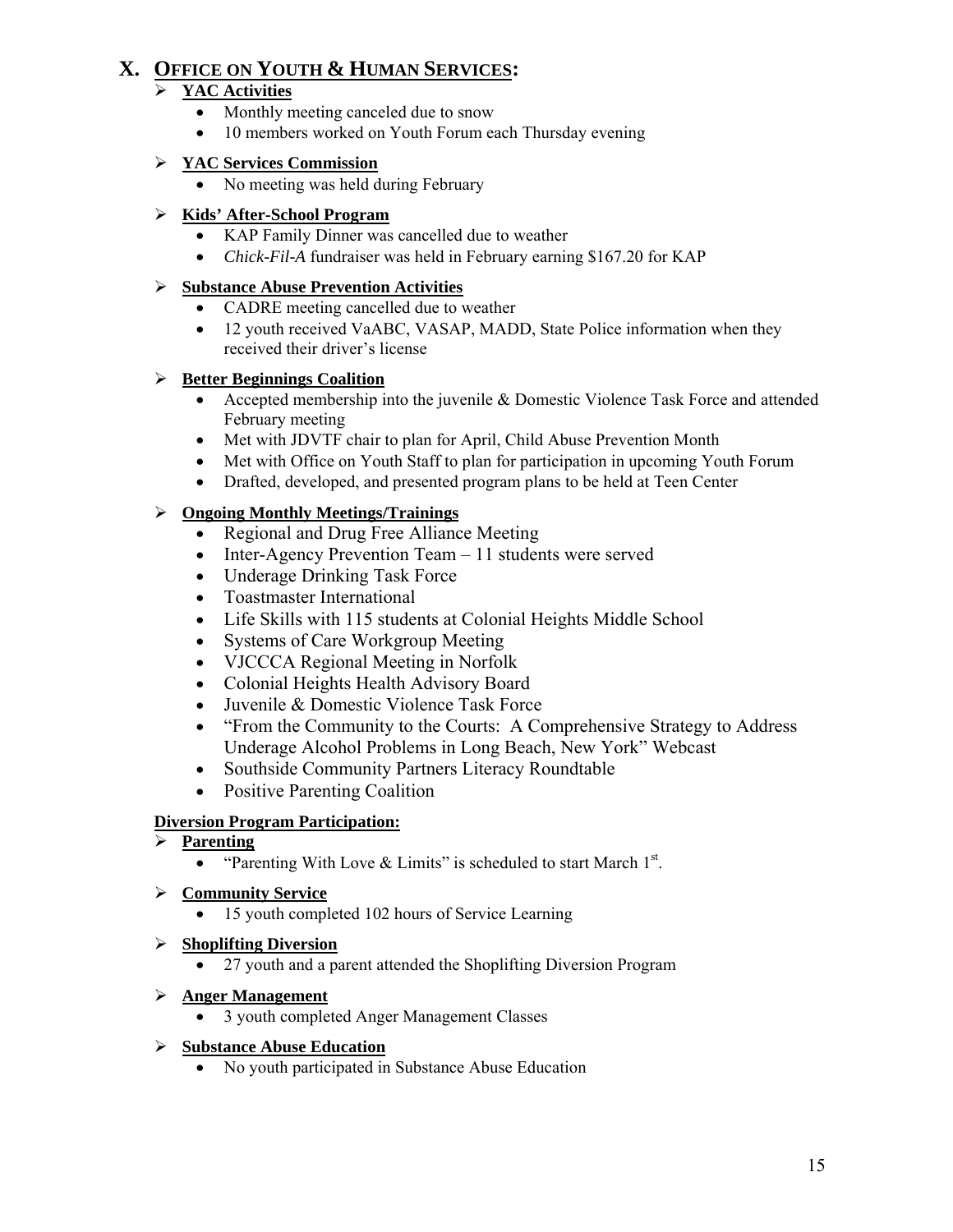### **XI. FLEET MAINTENANCE:**

|      | # of Workorders | Total       | <b>Sublet</b> | <b>Sublet Total</b> |
|------|-----------------|-------------|---------------|---------------------|
| 2010 | 97              | \$20,675.74 | 10            | \$2,290.83          |
| 2009 | 67              | \$11,905.96 |               | \$390.05            |

 $\mathcal{A}$  Most of the repairs are normal maintenance issues, which included replacing the hydraulic pump on Squrt 1 and replacing the alternator and tires on Quint 2. All of the snow equipment is in service with the exception of one plow (parts on back order).

### **XII. PUBLIC WORKS & ENGINEERING** (CONTINUED)**:**

#### *Horticulture*

Removed leaves, limbs and trash from the following locations:

- Fort Clifton, War Memorial, Temple Avenue at I-95, Temple Avenue at Boulevard, Legacy Garden, Boulevard at Rent-E-Equip, Lynchburg Avenue.
- Assisted Street Division picking up leaves and snow removal.
- Pruned Crape Myrtles and Holly trees at Library, pruned plants and Crape Myrtles at four sites on Temple Avenue.
- Continue to check all sites daily.

#### *Vegetation*

*Picked up litter at the following locations:* 

- Boulevard Temple Avenue
- 
- 
- 
- 
- Roslyn Road Archer Avenue
	- Valley Road at Boulevard Boulevard Boulevard at B Avenue
- Boulevard at Wright Avenue Conduit Road at Charles Avenue

#### *Other*

- Responded to miscellaneous request concerning dead trees/limbs, Leaves, dead animals, curb and gutters, sidewalks, icy areas, snow blocked driveway entrances and drainage issues.
- Cleaned Recycling Center pushed brush, empty used oil, paints, and loaded metal dumpster.
- During snow storm from January  $30 \text{February } 12, 2010, 210$  tons of salt and  $447$  tons of salt/sand mix was placed on City's streets and parking lots.
- Removed a fallen tree from Old Town Creek.
- Graded Bruce Avenue and alley behind Pickwick Shopping Center
- Removed 10 flat beds dump trucks of construction materials from Public Works Complex.
- Trimmed limbs in alley between Jefferson and Jackson Avenues.
- Public Works Technician Michael Rieves received his CDL.
- Public Works Concrete Foreman Clifford "Jay" Conner received the Employee of the Year award for 2009.

#### *Stormwater and Drainage*

*Resumed leaf collection after snow storm from the following area:* 

Area 3 – Ellerslie, Fort Clifton, Mount Pleasant and Southpark collected 19.5 cubic yards.

*Street sweeper removed 44 cubic yards of debris from the following locations:* 

- Temple Avenue Archer Avenue
- -
	- Hillside Lane Springdale Avenue
- 
- 
- 
- Parking lot at Courthouse

#### *Repaired storm sewer at the following locations:*

- 
- 115 Princeton Road Colonial Heights Middle School ball field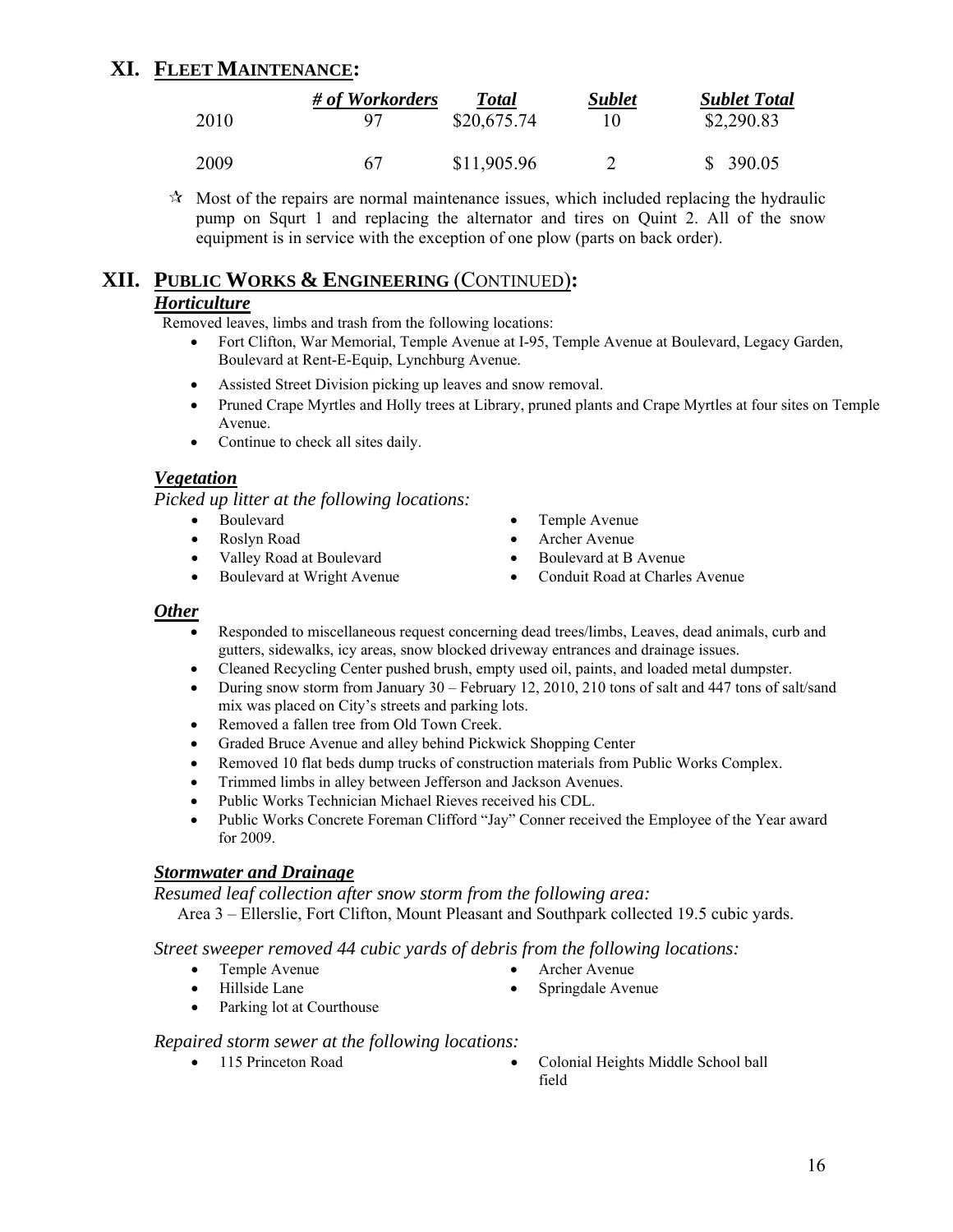### **XII. PUBLIC WORKS & ENGINEERING** (CONTINUED)**:**

*Removed debris from catch basins and drainage pipes at the following locations:* 

- 
- 
- Canterbury Lane at Wellington Road 1020 Forest View Drive
- 
- 316 North Temple Avenue Pickwick Avenue
- 
- 
- 1907 Wakefield Avenue

#### *Placed gravel on shoulders, sink holes and alleys at the following locations:*

- Alley between Conduit Road and Cameron Ave.
- 
- Alley from Jefferson to Royal Oak Aves.
- Alley from Jefferson to Stuart Aves. Alley from Cameron to Bristol Aves.
- 
- Alley from Norfolk Ave to Boulevard Alley from Hill Pl to Suffolk Ave.
- 
- 
- Alley from Richmond Avenue to Blvd Alley from Lee Pl to Suffolk Ave.
- Alley from Richmond to Fischer Aves. Alley from Hill Pl to Westover Ave.
- Alley from Lafayette to Danville Aves. Alley from Lynchburg to Hamilton
- Alley from Westover to Hamilton Aves 404 Lakeview Avenue
- Boulevard 3112 Canterbury Lane
- Westover Avenue Conduit Road at Pleasant Dale Avenue
	-
- Sherwood Drive Westover Avenue Alley
	-
- Shuford Avenue at Boulevard Hamilton at Highland Avenues
- Sherwood Drive Chesterfield Avenue
	- Alley between Bristol and Stuart Aves.
- Roslyn Road Alley form Dale to Bermuda Avenues
	- Alley from Washington to Stuart Aves.
	-
	- Alley from Cameron to Jackson Aves. Alley from Virginia to Hamilton Aves.
		-
- Alley from Norfolk Ave. to Hill Pl. Alley from Lee Pl to Lafayette Ave.
- Alley from Suffolk Ave. to Lee Pl. Alley from Boulevard to Lynchburg
	-
	-
	- Aves.
	-

#### *Solid Waste*

#### *Recycling*

- 55 citizens used the Recycling Center to dispose of Category 1 Materials, brush, metal products and other recyclable materials.
- Removed (1) 40 cubic yard metal container for recycling.

### *Transportation*

#### *Streets*

*Placed Asphalt in potholes, low areas, shoulders and utility cuts at the following locations:* 

- 
- 
- 
- B Avenue at Boulevard Conduit Road
- Briarcliff at Courtland Drives Spring at Sherwood Drives
- 
- 
- 
- 
- Concord Avenue at Yorktown Drive Yorkshire at Holly Avenues
- Perthshire Lane at Edinborough Drive Conduit Road at Edinborough Drive
- Taswell at Vance Avenues Temple Avenue
- 
- 
- 208-210 Brame Avenue
- 220 Piedmont Avenue 517-521 MacArthur Avenue
- 411 Lyons Avenue 224 Whitesand Court
- Temple Avenue Bridge Woodlawn at Ellerslie Avenues
	-
	-
- White Bank at Conduit Roads Washington at Jefferson Avenues
- Cameron at Ivey Avenues Boulevard near train tussle
- 3606 Perthshire Lane Perthshire Lane at School Avenue
- Roslyn Road Westover at Meridian Avenues
	-
	-
	-
- Entrance to Football Field Courthouse parking lot
	- 1255 Briarcliff Drive 2108 Boulevard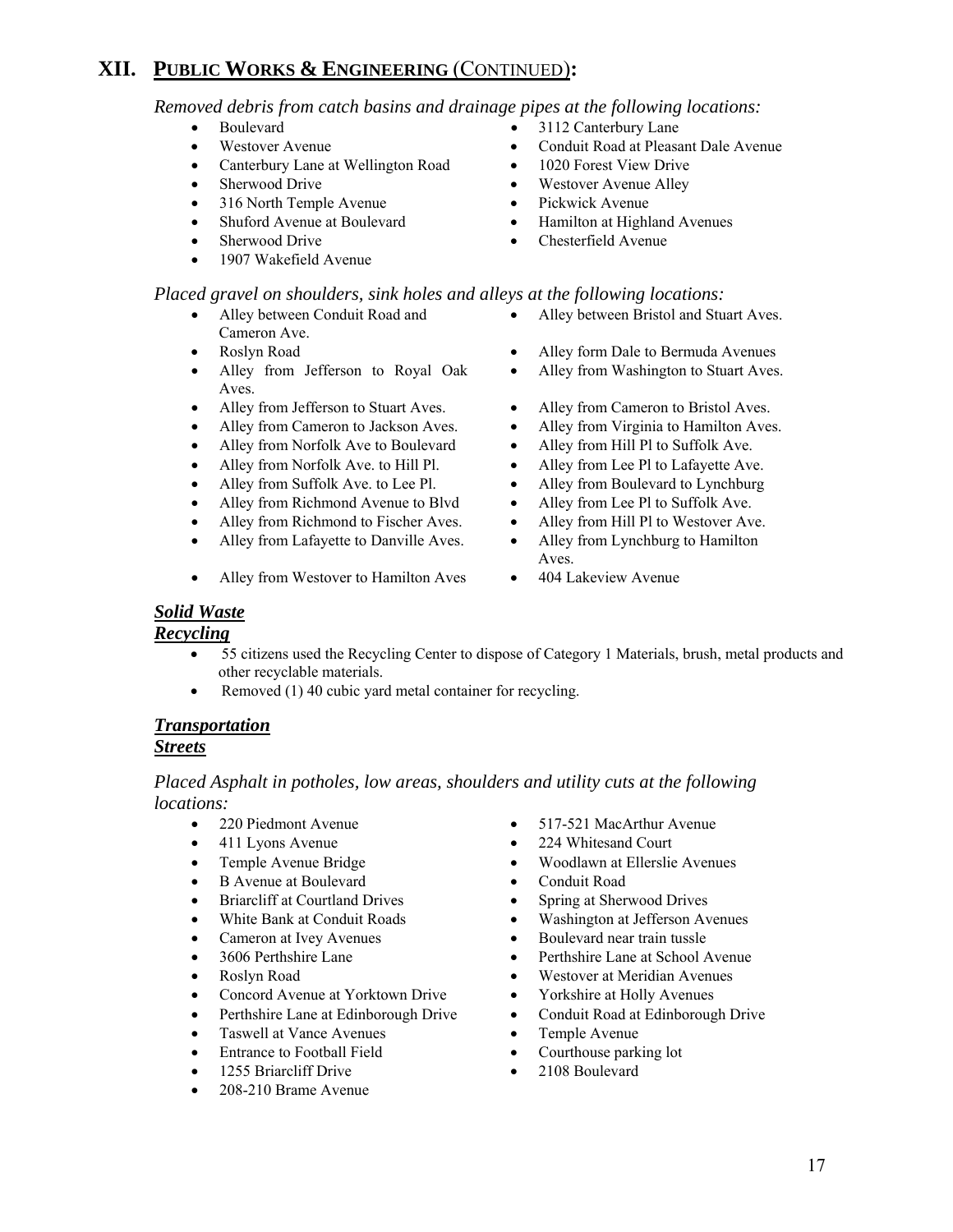### **XII. PUBLIC WORKS & ENGINEERING** (CONTINUED)**:** *Traffic Operations*

### • Signals

- o Did preventative maintenance on 4 traffic cabinets.
- o Replaced 2 LED traffic lights.
- o Replaced 3 pedestrian crossing lights.
- o Repaired broken bottom of signal @ Sherwood and Blvd.
- Signs and Markings
	- o Made and put 4 new stop signs.
	- o Made and put up 26 new high intensity street name signs.
- Street Lighting
	- o Installed 9 ornamental street light bulbs.
	- o Replaced 4 ballast on ornamental street lights.
	- o Replaced 1 broken globe on street lights.
	- o Tightened ornamental street lights west side of Blvd. on the south end.
	- o Reset circuit breaker for City Entrance Sign, Ashby Ave.
- Traffic Control
	- o Responded to 3 after-hours call backs for traffic lights.
- Miscellaneous
	- o Assisted with to 2 GOV QA questions.
	- $\circ$  Worked snow duty February 1<sup>st</sup>

### *Utilities*

### *Wastewater*

*Responded to sewer backups at the following locations:*

- 
- 1105 West Roslyn Road 1534 Mount Pleasant Drive
- Animal Shelter

#### *Install/repair sewer clean out or lateral at the following locations:*

- 1015 Lakewood Drive 1105 West Roslyn Road
	-
	-
- 4503 Conduit Road
- 226 Lafayette Avenue 3639 Ashby Avenue

*Camera sewer main/lateral at the following locations:* 

- 226 Lafayette Avenue 3639 Ashby Avenue
- *Flushed sewer main line, drains and manholes at the following locations:*
	- 112 Boykins Avenue 101 Ashley Place
	-
	- 505 Springdale Avenue 3418 Longhorn Drive
	- 100 Laurel Parkway 100 Highland Avenue
- *Placed gravel in utility cuts at the following locations:*
	- 238 Shade Tree Drive 120 Charlotte Avenue
		-
	- 4503 Conduit Road 212 Conduit Road
- 

 *Flushed storm sewer at 1312 Canterbury Lane.* 

### *Removed debris and unclogged Pump #2 at Main Pump Station.*

 *Dismantled, cleaned, greased, shimmed bearings and shaft at Methane Pump (Dimmock Pump Station) bi-weekly.* 

- -
- 2203-2303 Wakefield Avenue Pickwick to 201 Danville Avenues
	-
	-
	-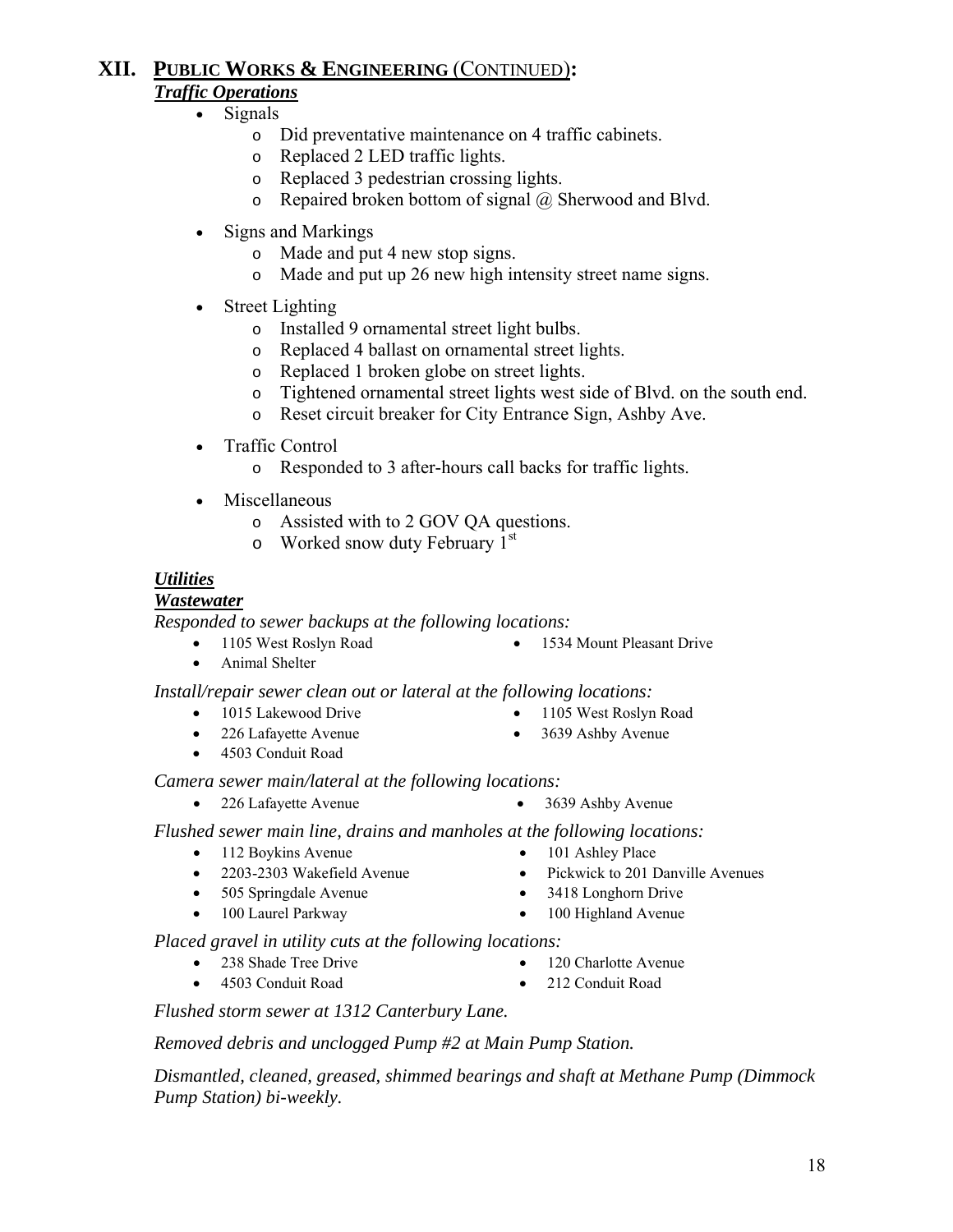### **XII. PUBLIC WORKS & ENGINEERING** (CONTINUED)**:**

 *Checked the following manholes "trouble spot" locations:* 

- Battery Place @ Plumtree Ave. Blvd. behind Pino's
- 3209 Bermuda Ave. 617 Blvd.
- 102 Boykins Ave. 231 Breezy Hill Dr.
- 
- Colonial Ave. @ Lafayette Ave. Dale Ave.
- 
- Greenleaf @ Fairlie Rd. Highland Ave.
- 
- Jefferson Ave. @ Royal Oak Ave. Lafayette Ave. @ Blvd.
- 
- 1017 Lakewood Dr. 100 Laurel Parkway
- 
- 
- 220/306 Orange Ave. Pickwick Alley
- Parking lot of Pleasure Island 83 Sherwood Dr.
- 
- 
- 
- 410 Cameron Ave. Charles Ave. @ Atlantic Ave.
	-
- Eastman Ave. 921 @ 1020 Forestview Dr.
	-
- Jackson Ave. @ Blvd. 204 Jefferson Ave.
	-
- Lakeside Dr. Lakeside Dr. @ Lakeside Dr. @ Lakeview Ave.
	-
- 118 Lee Ave. 212 Maple Ave.
- Newcastle Dr. 209 Nottingham Dr.
	-
	-
- Shuford Ave. Stuart Ave. @ Washington Ave.

 *Removed and installed hardware, check valves, gate valves, plug for flume, adjusted floats and removed by-pass pump at C&B Pump Station.* 

 *Removed snow from sidewalks and applied chemicals at Library, Courthouse and City Hall.* 

*Miss Utility locating required 104 man-hours for the month of February 2010.*

#### *Water*

*Replaced water meters at the following locations:* 

• 220 Piedmont Avenue • 318 Cameron Avenue

 *Repair service line break at the following location:* 

• 220 Piedmont Avenue

 *Repair main line water break at the following location:* 

• 17720 Branders Bridge Road

 *Responded to meter leak complaint at the following locations:* 

- 216 James Avenue 220 Piedmont Avenue
- 218 Cameron Avenue

 *Replaced meter box top at the following locations:* 

• 910 and 1914 Boulevard

*Install or replace meter setter at the following locations:*

• 220 Piedmont Avenue • 1903 Franklin Avenue

 *Performed water shut down at the following locations:* 

• Branders Bridge Road

 *Responded to dirty water complaint at the following locations:* 

• 325 Shade Tree Drive

*Performed yard maintenance at the following location:* 

• 2701 Conduit Road

#### *Responded to miscellaneous water calls at the following locations:*

- 263 Washington Avenue 100 Creekridge Place
- 225 Pecan Tree Terrace